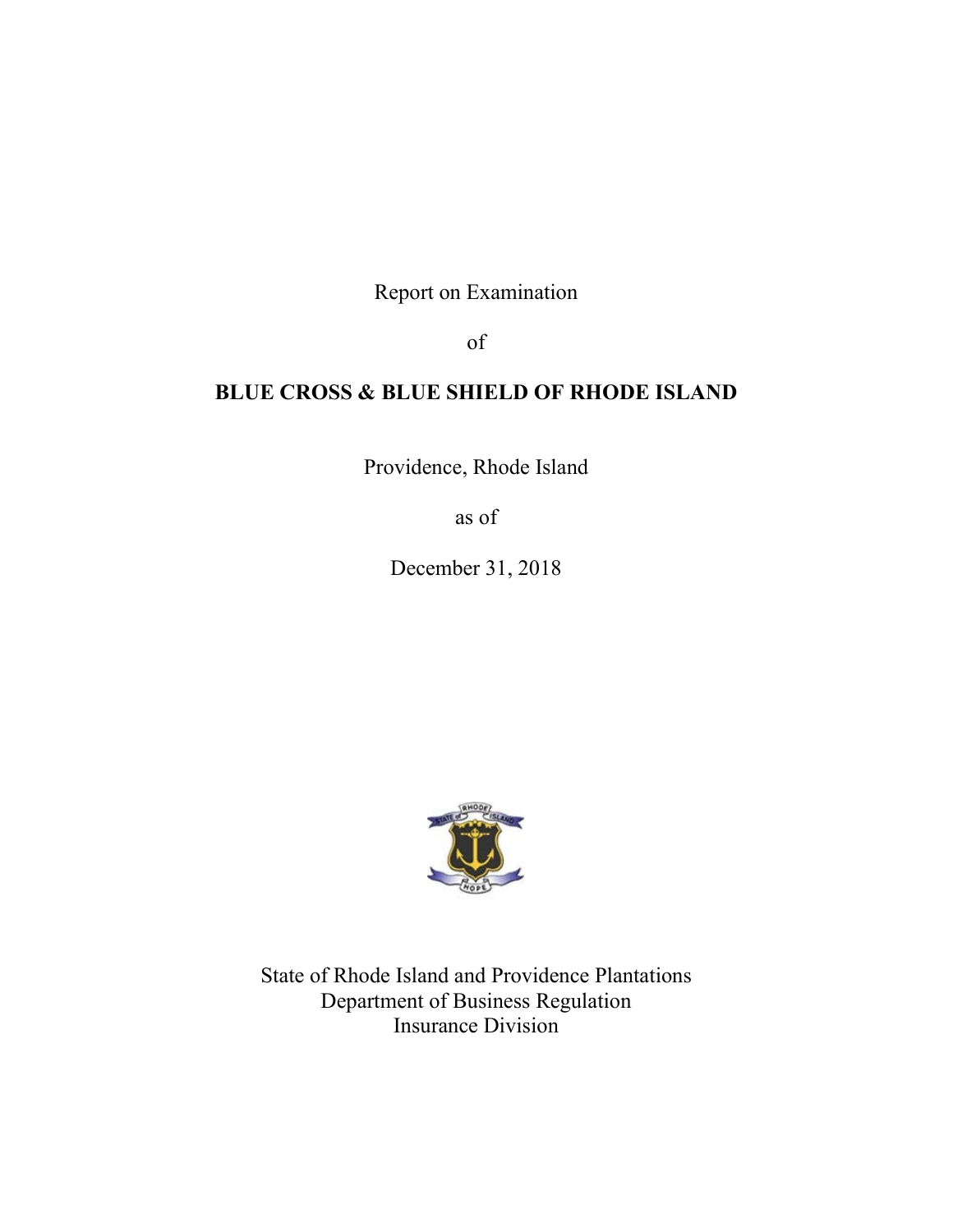

**State of Rhode Island and Providence Plantations** OFFICE OF THE HEALTH INSURANCE COMMISSIONER 1511 Pontiac Avenue, Bldg. 69-1 Cranston, Rhode Island 02920

#### **ADOPTION ORDER - (OHIC)**

The attached Report of Examination as of December 31, 2018, of the condition and affairs of

# BLUE CROSS & BLUE SHIELD OF RHODE ISLAND

was recently completed by duly qualified examiners, pursuant to the provisions of the Rhode Island General Laws.

Due consideration has been given to the comments of the examiners regarding the operation of the Company and its financial condition, as reflected in the report.

It is therefore ORDERED that said Report be, and it is hereby, adopted and filed and made an official record of this Department as of this date.

> Office of the Health Insurance Commissioner

alem asie

Marie L. Ganim, PhD Health Insurance Commissioner

Dated: September 3, 2019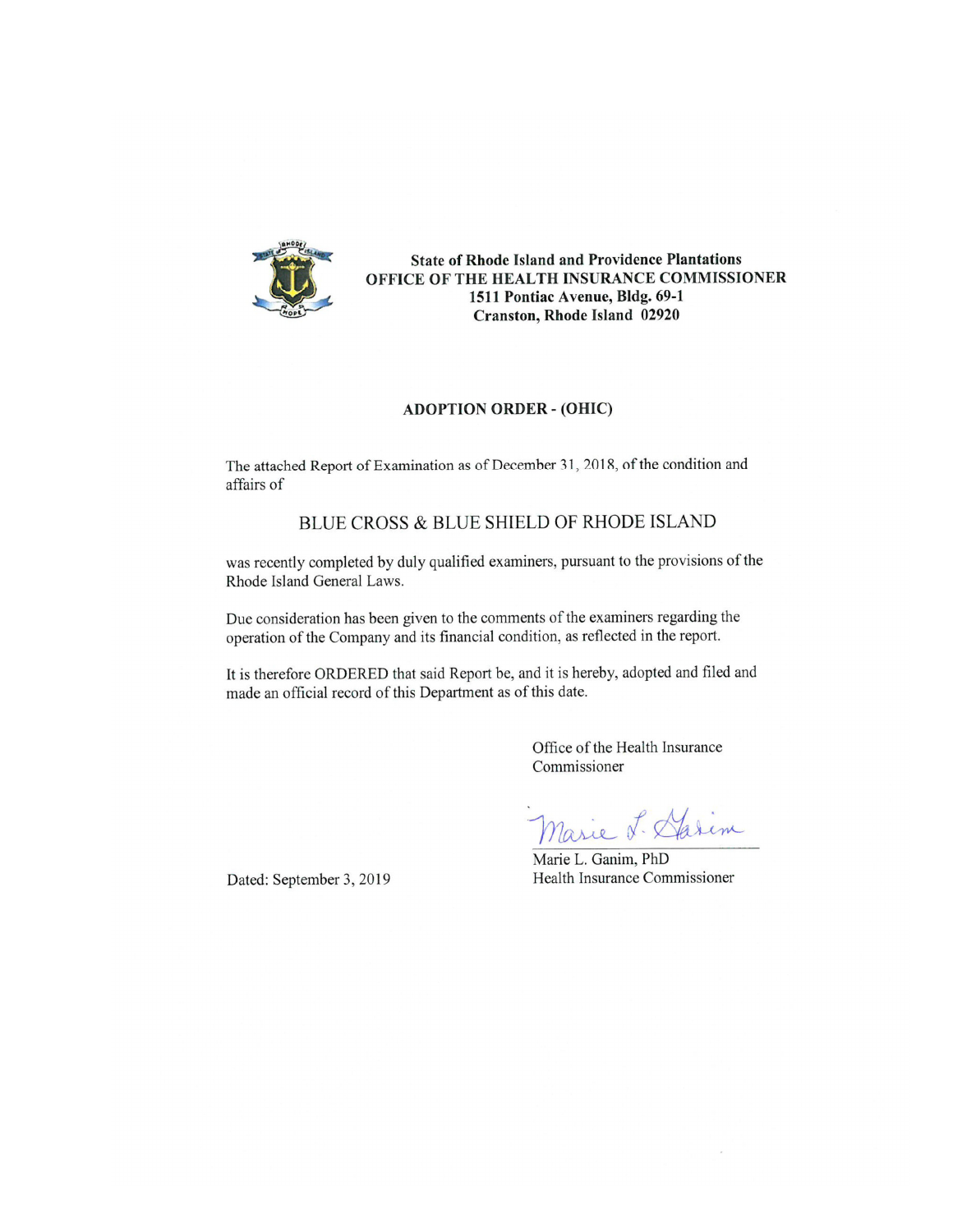| <b>CONCLUSION</b> |  |
|-------------------|--|

# **TABLE OF CONTENTS**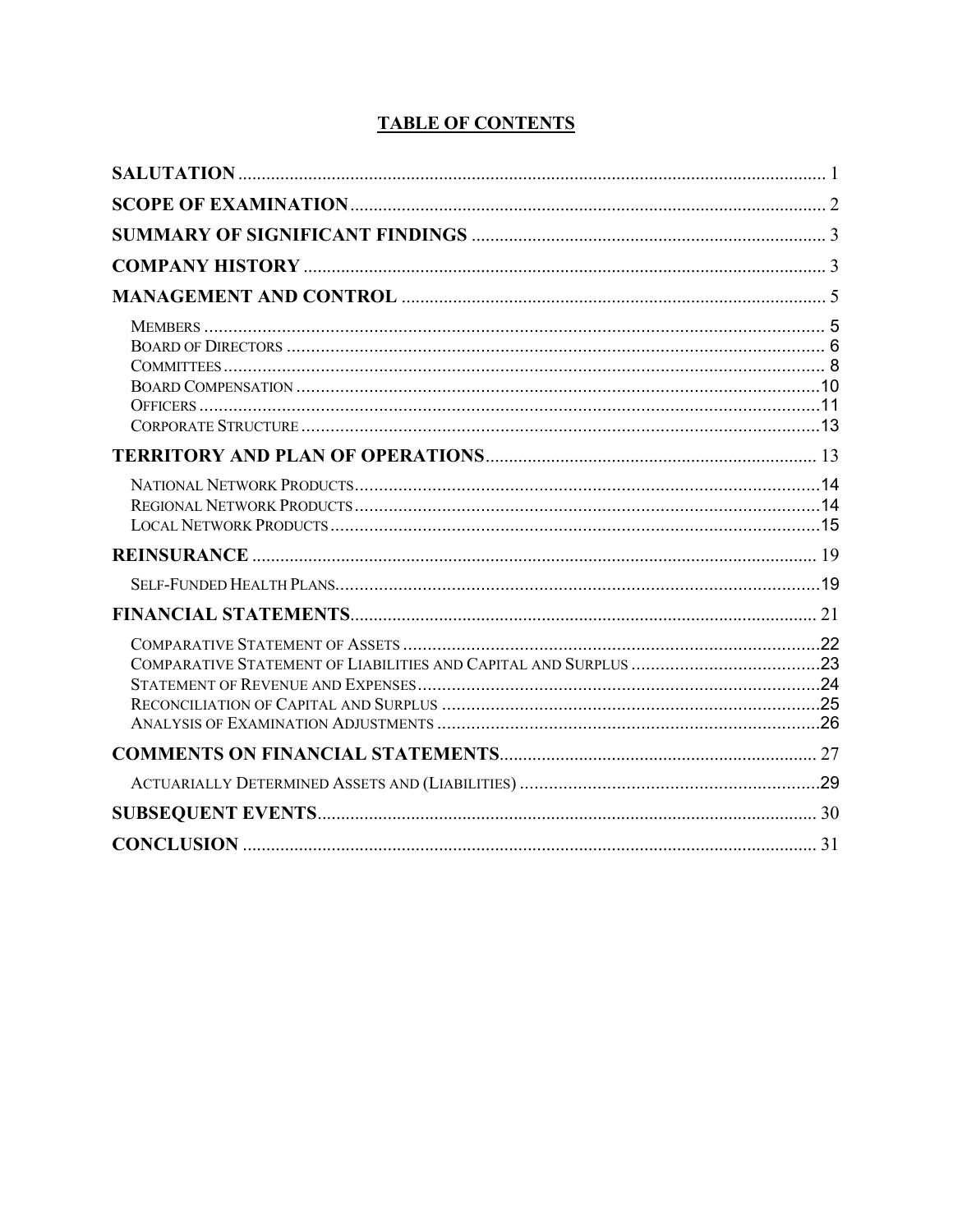# **SALUTATION**

July 5, 2019

Marie L. Ganim, PhD Health Insurance Commissioner State of Rhode Island and Providence Plantations Office of the Health Insurance Commissioner 1511 Pontiac Avenue, Bldg. 69-1 Cranston, Rhode Island 02920

Dear Commissioner Ganim:

In accordance with your instructions and pursuant to Chapters 13.1 and 35 of Title 27 of the General Laws of the State of Rhode Island, an examination has been made as of December 31, 2018, of the financial condition and affairs of

# **BLUE CROSS & BLUE SHIELD OF RHODE ISLAND**

located at 500 Exchange Street, Providence, Rhode Island. The report of such examination is herewith submitted.

Blue Cross & Blue Shield of Rhode Island (also referred to as "BCBSRI" or the "Company") was previously examined as of December 31, 2013, and both the current and prior examinations were conducted by the Insurance Division of the State of Rhode Island ("Insurance Division").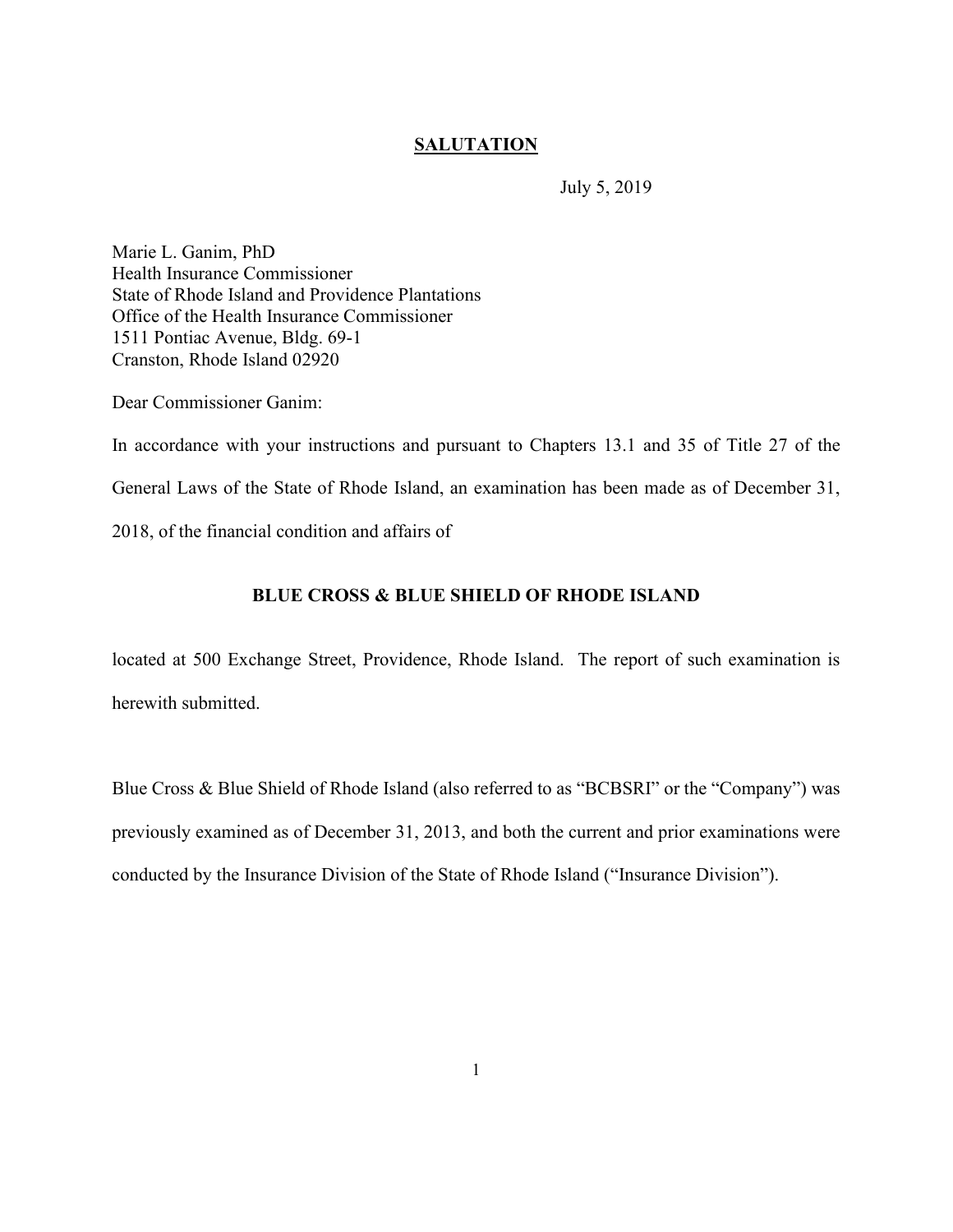# **SCOPE OF EXAMINATION**

The current examination covered the five-year period from January 1, 2014 through December 31, 2018 and was performed in compliance with the above-mentioned sections of the General Laws of the State of Rhode Island, as amended. The current examination was conducted as a singlestate full scope risk-focused examination in accordance with the National Association of Insurance Commissioners ("NAIC") *Financial Condition Examiners Handbook* ("Handbook") risk-focused examination process.

The Handbook requires that we plan and perform the examination to evaluate the financial condition, assess corporate governance, identify current and prospective risks of the Company and evaluate system controls and procedures used to mitigate those risks. An examination also includes identifying and evaluating significant risks that could cause an insurer's surplus to be materially misstated both currently and prospectively.

All accounts and activities of the Company were considered in accordance with the risk-focused examination process. This may include assessing significant estimates made by management and evaluating management's compliance with Statutory Accounting Principles. The examination does not attest to the fair presentation of the financial statements included herein. If, during the course of the examination, an adjustment is identified, the impact of such adjustment will be documented separately following the Company's financial statements.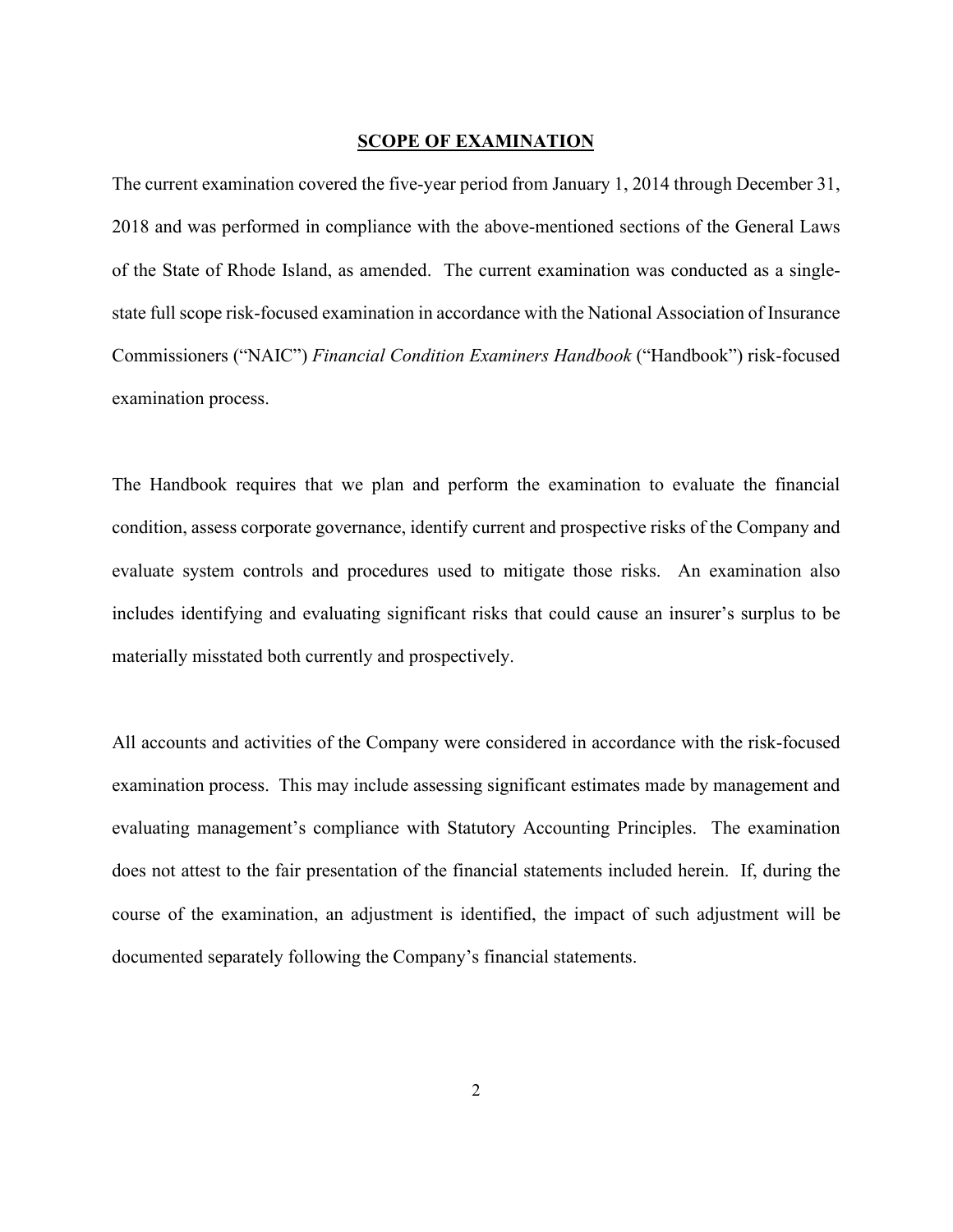This examination report includes significant findings of fact, and general information about the insurer and its financial condition. There may be other items identified during the examination that, due to their nature (e.g. subjective conclusions, proprietary information, etc.) are not included within the examination report, but separately communicated to other regulators and/or the Company.

# **SUMMARY OF SIGNIFICANT FINDINGS**

There were no material adverse or significant non-compliance findings noted during the examination conducted as of December 31, 2018.

# **COMPANY HISTORY**

The Company was organized on February 27, 1939, as the Hospital Service Corporation of Rhode Island, under the provisions of the enabling act passed by the Rhode Island General Assembly in that year. It commenced business the same year under non-business articles of incorporation, for the purpose of conducting business as a non-profit hospital service corporation, as defined and authorized by an act entitled "An Act Providing for the Incorporation of Non-Profit Hospital Service Corporations and Defining Their Powers," Chapter 719 of the Rhode Island Public Laws, 1939.

On November 20, 1973, the corporate name was changed to Blue Cross of Rhode Island under an amendment to the articles of incorporation.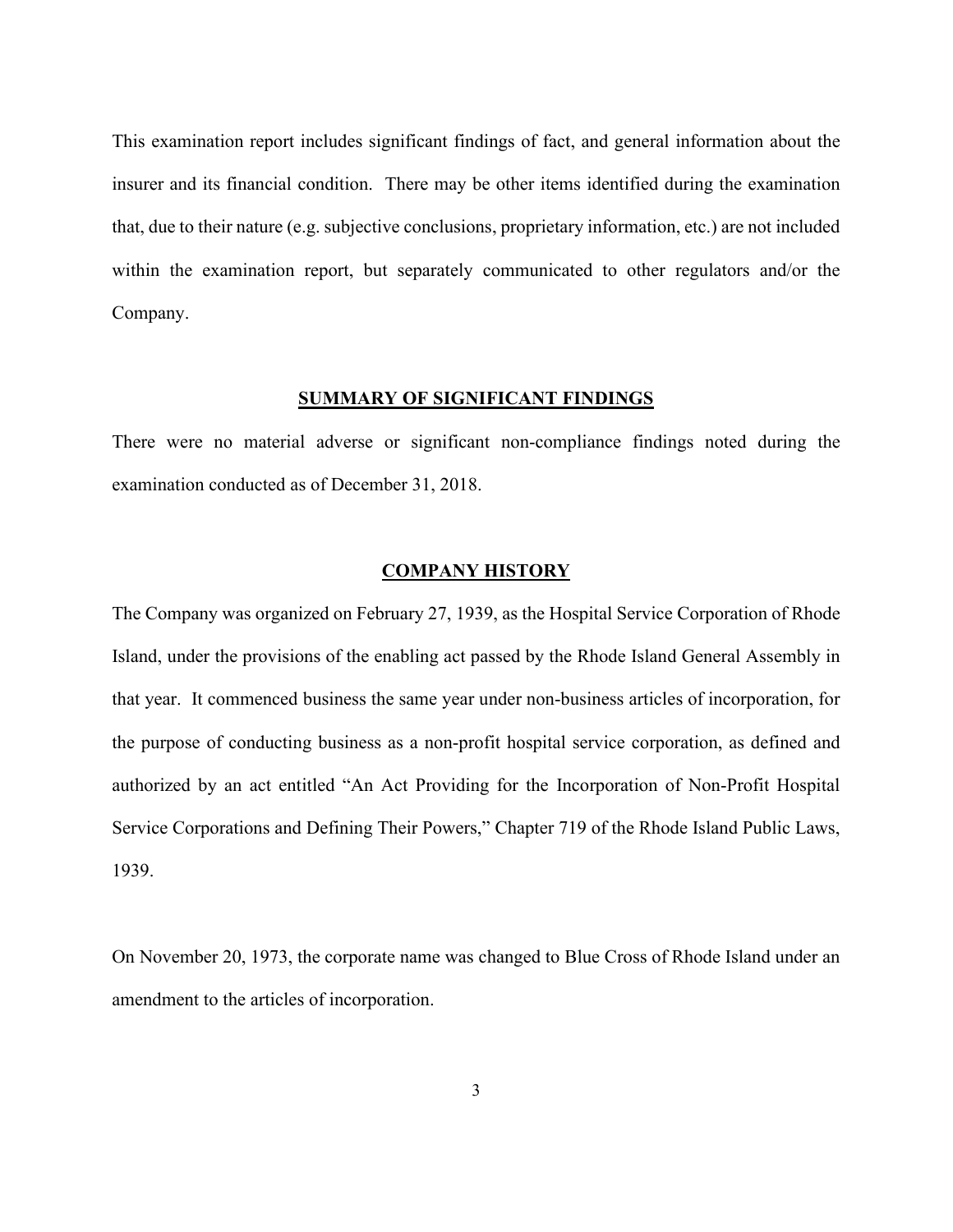A separate entity, the Rhode Island Medical Society Physicians Service, was organized on May 2, 1949, under the provisions of an enabling act passed in 1945 by the Rhode Island General Assembly. It commenced business in 1950 under non-business articles of incorporation, for the purpose of providing voluntary insurance against the cost of medical care to the people of the state of Rhode Island. On March 25, 1974, the corporate name was changed to Blue Shield of Rhode Island under an amendment to the articles of incorporation.

Subsequently, on October 1, 1982, with the approval of the Board of Directors ("Board") of both Blue Cross of Rhode Island and Blue Shield of Rhode Island, the two corporations merged through an "Agreement of Merger." Blue Cross of Rhode Island remained as the continuing corporation and the name was changed to Blue Cross & Blue Shield of Rhode Island. The Company does business under the Enabling Act of Blue Cross, as it is sufficiently flexible to allow activities of both corporations without legislative change.

On August 8, 1985, the Board approved a resolution describing the formation, structure, and operation of a health maintenance organization called HMO Rhode Island, Inc. In May 1996, HMO Rhode Island, Inc., changed its name to Coordinated Health Partners ("CHiP"). CHiP, a wholly owned subsidiary of the Company, received its license to transact business from the Rhode Island Department of Business Regulation on August 12, 1986. As a for-profit federally qualified, individual practice association model health maintenance organization, CHiP provided comprehensive medical services to its members, generally for a fixed, prepaid fee. Effective January 1, 2005, the Company liquidated CHiP and consolidated its product lines into Blue Cross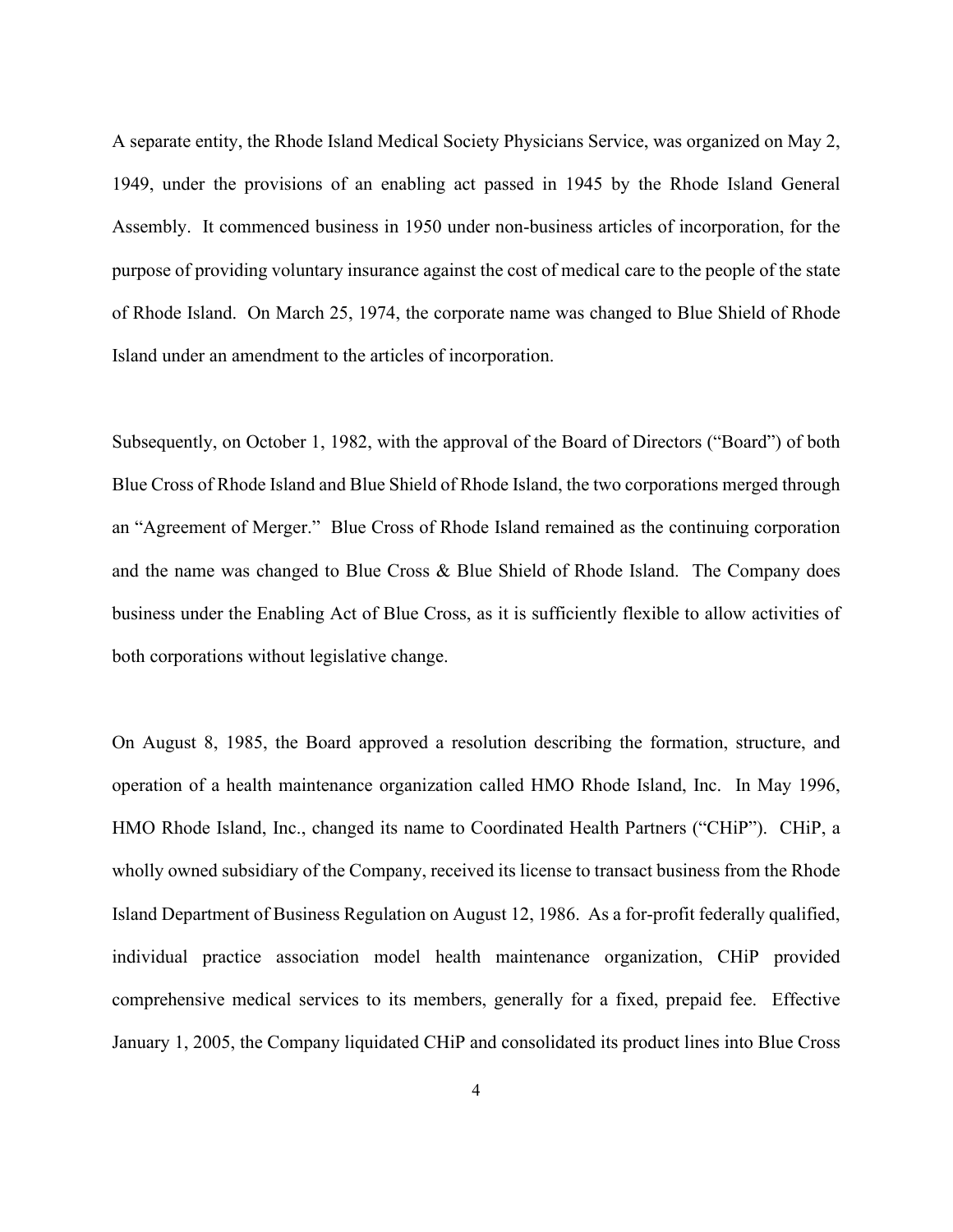& Blue Shield of Rhode Island.

In January of 2007, the Company formed a wholly owned subsidiary, The Health & Wellness Institute ("HWI"). HWI operated as a non-insurance limited liability corporation extending beyond the State of Rhode Island. The purpose of HWI was to provide comprehensive healthcare wellness solutions to improve the health of Rhode Islanders. In addition, HWI contracted with out-of-state clients to provide health and wellness programs to their members. On May 31, 2013, HWI ceased operations and subsequently, a filing was made on June 3, 2013 to the Rhode Island Secretary of State to officially affirm its dissolution. The HWI assets net of outstanding obligations were transferred to the Company.

Effective September 10, 2018, the Company became part of an Insurance Holding Company System. The Company and Oak Street Health entered into a limited liability company agreement as the sole members of OSH-RI, LLC, a company formed to provide health care assistance to those in certain Rhode Island communities. The Company holds a 49.9% interest and Oak Street Health holds a 50.1% interest in OSH-RI, LLC.

# **MANAGEMENT AND CONTROL**

# Members

The Company's bylaws provide that the members of the Company shall be a number not less than fifty (50) or more than one hundred thirty (130) members. The annual meeting of the members shall be held in the city of Providence, in April of each year at the time and place designated by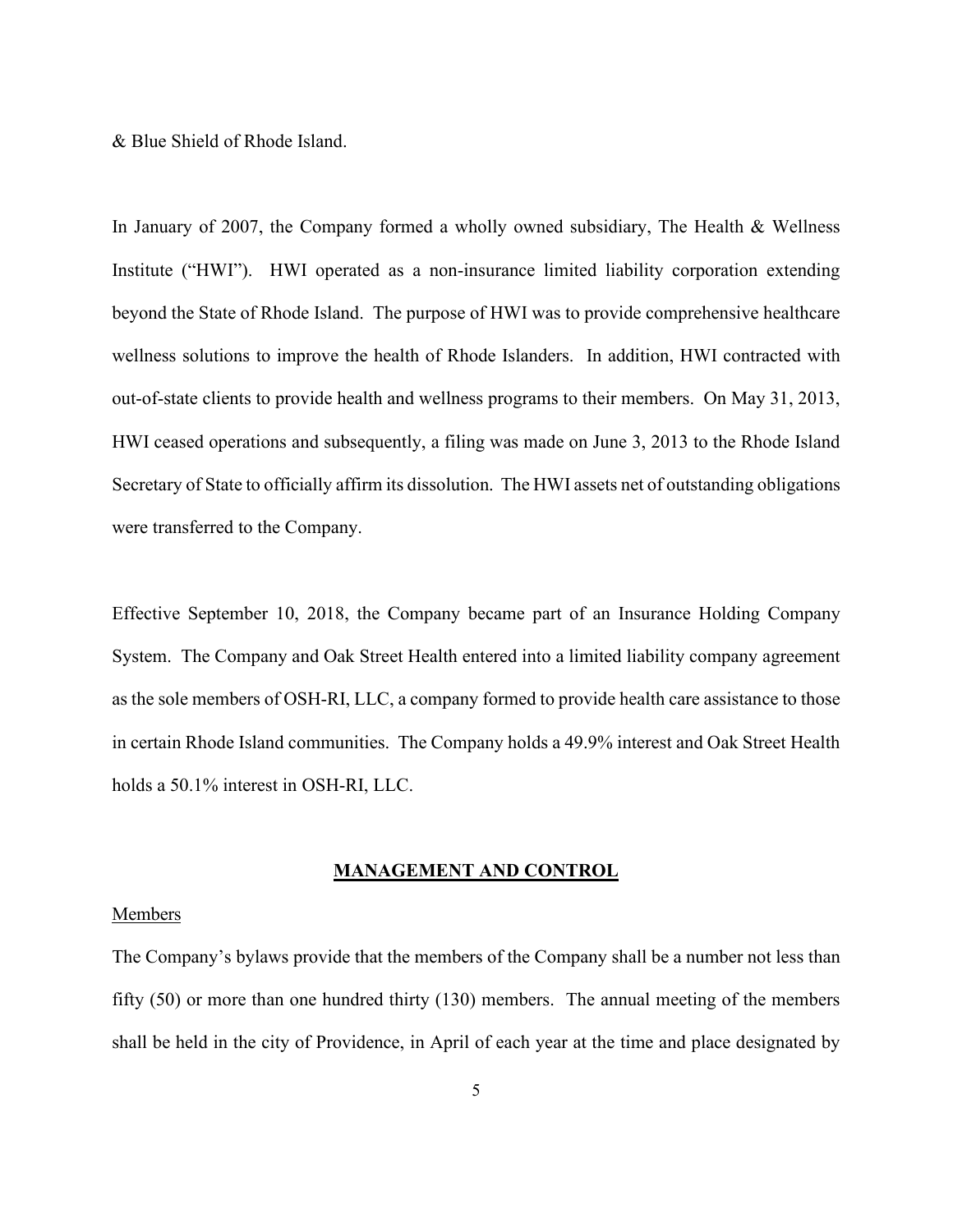the Company's Board, for the election of Directors and members, and the transaction of such other business that may come before the meeting. Special meetings may be called by the Chairman, Vice Chairman, President, a majority of the Board, or by the written request of 25 percent of the members. The bylaws also stipulate that emeritus Directors shall have the option to serve as lifetime members of the corporation and shall be counted towards the total membership.

A quorum for the transaction of business requires the presence of at least 25 members, present in person. Unless required otherwise by law or by the bylaws, all questions shall be decided by a vote of a majority of the members present in person. Each member is entitled to one vote in person.

# Board of Directors

The Company's bylaws provide that its affairs, business, and property shall be managed by a board of directors ("board") of not less than ten (10) or more than nineteen (19) directors. At no time may hospital trustees, hospital directors, hospital administrators or hospital employees, in the aggregate, represent a majority of the board. Not more than twenty-five percent (25%), or as near as may be, of the directors shall be physicians. No officer or employee of the Company or any of its affiliates or subsidiaries shall serve as a director.

In accordance with Rhode Island General Laws §27-19.2-5, six publicly appointed directors shall be appointed, two each by the Governor of the state of Rhode Island, Speaker of the Rhode Island House of Representatives, and the President of the Rhode Island Senate. Once the public appointments are made, vacancies will be filled for a maximum of three, 3-year terms.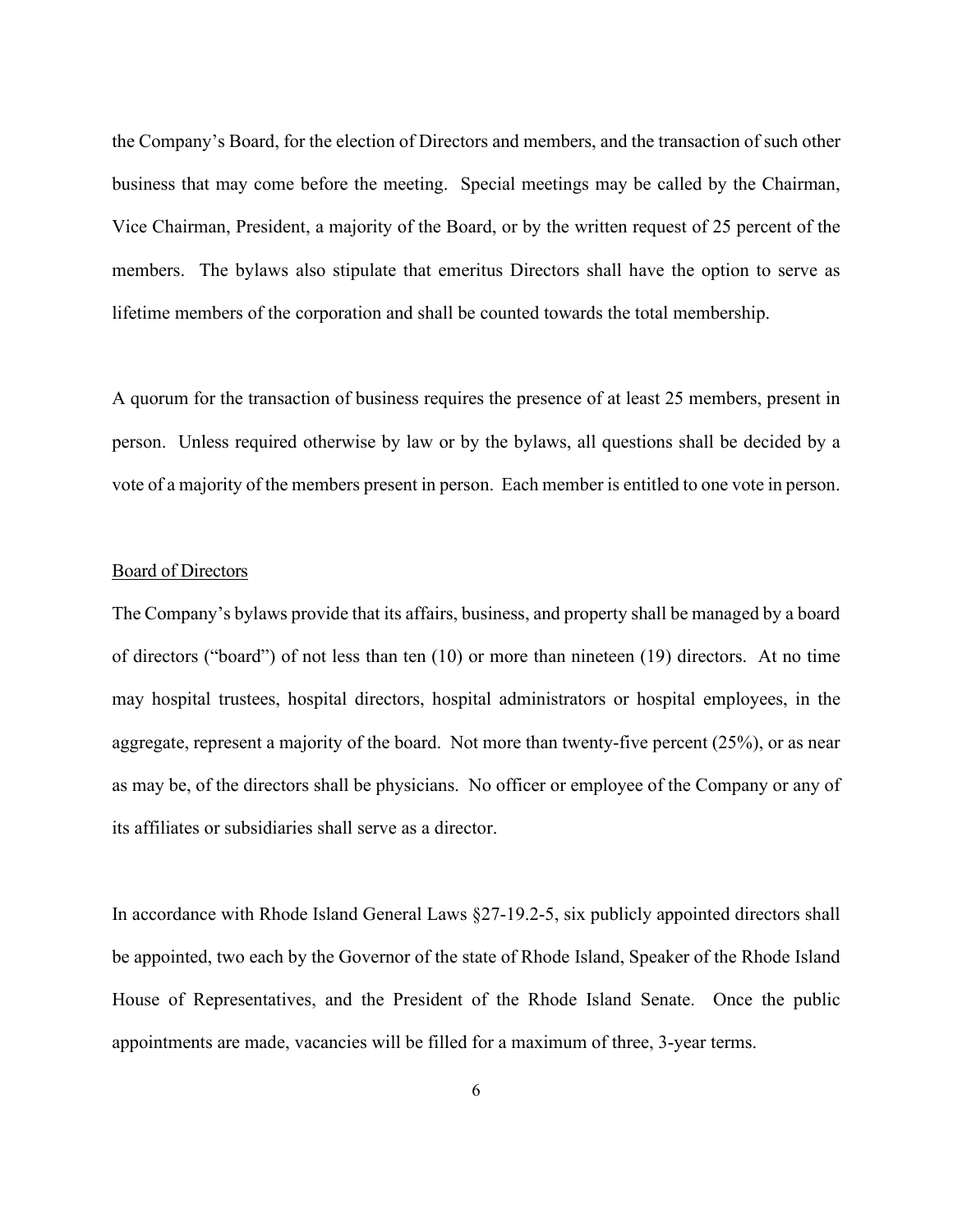The board may, from time to time, elect emeritus directors in accordance with guidelines established by the board. Emeritus directors shall be members of the Company but will not be eligible to serve additional terms on the board.

At each annual meeting, the members of the Company shall fix the total number of directors for the ensuing year. In all cases, directors shall serve until their successors are elected and qualified.

Vacancies in the board occurring from any cause may be filled for the unexpired term by a majority vote of the remaining directors. In the case of a publicly appointed director, the office of the public official who appointed the director will appoint a new director.

Regular meetings of the board may be held from time to time at such times and places as the board shall determine. Special meetings shall be held whenever called by or at the direction of the chairman of the board, vice chairman, president, or any seven (7) members of the board. A majority of the directors shall constitute a quorum for the transaction of business at all meetings.

The membership of the board, together with the principal business or professional affiliation of each director was as follows at December 31, 2018: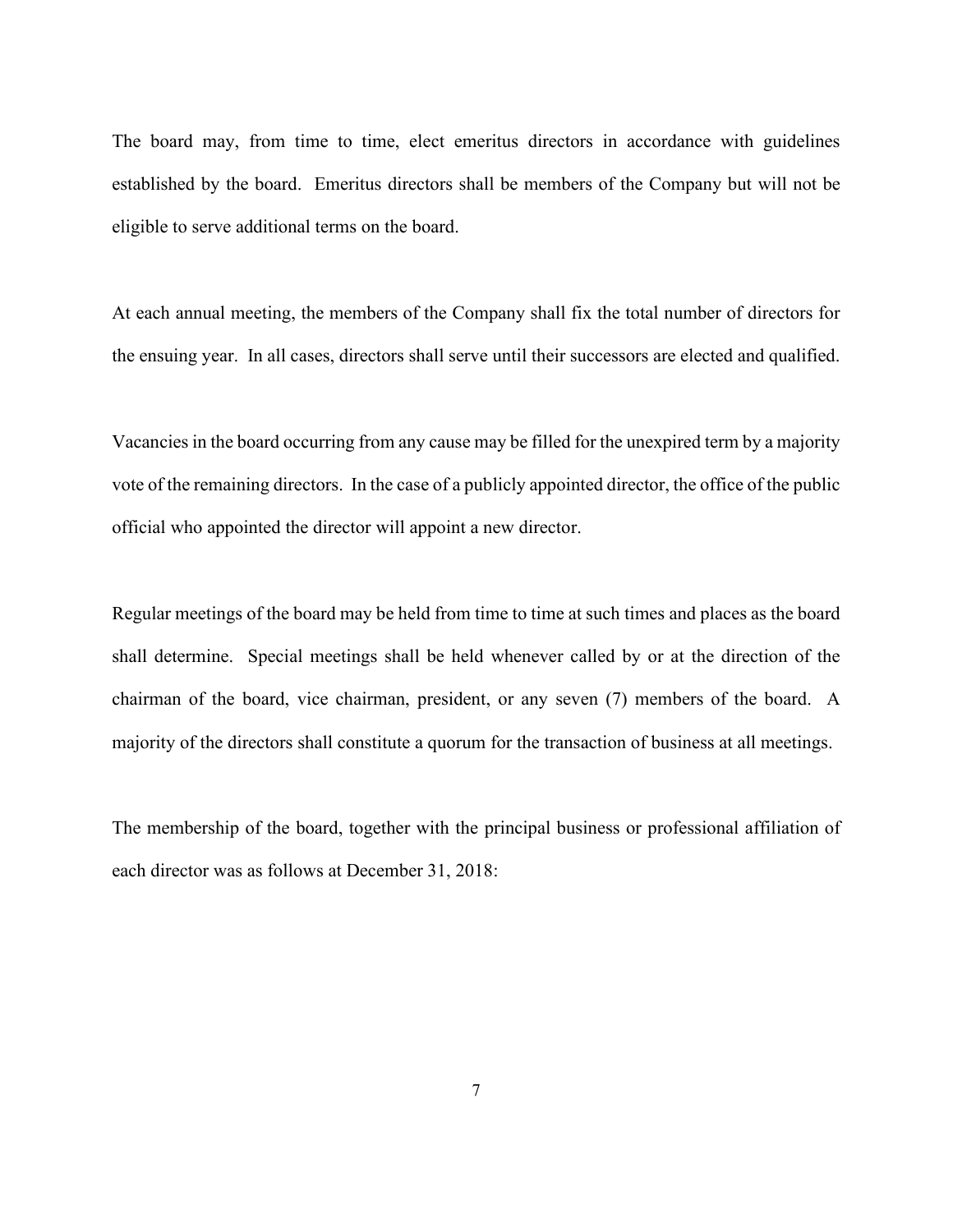| <b>Name</b>                   | <b>Business Affiliation</b>                                                                 | <b>Term</b><br><b>Expires</b> |
|-------------------------------|---------------------------------------------------------------------------------------------|-------------------------------|
| Denise Barge                  | Barge & Associates, LLC<br>Principal Consultant                                             | 2018                          |
| Stephen Cohan                 | One River Art School<br>Franchise Owner, Consultant                                         | 2021                          |
| Christopher Crosby            | <b>Nautic Partners</b><br><b>Managing Director</b>                                          | 2019                          |
| Nicholas Denice, Esq., CFE    | <b>Hinckley Allen</b><br>Attorney                                                           | 2020                          |
| Michael DiChiro               | Rhode Island Traffic Tribunal<br>Magistrate                                                 | 2020                          |
| <b>Scott Duhamel</b>          | <b>International Union of Painters and Alllied Trades</b><br><b>Business Representative</b> | 2020                          |
| <b>James Harrington</b>       | <b>SPH</b> Investments<br>Private Equity Consultant                                         | $\overline{2020}$             |
| Donna Huntley-Newby, PhD., RN | Rhode Island College<br><b>Associate Professor/RN/BSN Director</b>                          | 2021                          |
| Michael Israelite             | <b>MAI</b> Career Coaching, LLC<br>Owner, Consultant                                        | 2019                          |
| Elizabeth Lange, M.D.         | Coastal Medical, Inc. / Waterman Pediatrics<br>Pediatrician                                 | 2021                          |
| John Langenus                 | Wellpoint, Inc.<br><b>Executive Coach and Consultant</b>                                    | 2019                          |
| Warren Licht, M.D.            | <b>University Medical Foundation</b><br>Primary Care Physician                              | 2021                          |
| <b>Robert Norton</b>          | North Shore Medical Center<br>President & CEO (retired)                                     | 2019                          |
| Debra Paul                    | <b>Fellowship Health Resources</b><br>President & CEO                                       | 2021                          |
| Peter Quattromani, Vice Chair | United Cerebral Palsy of Rhode Island<br>Executive Director & CEO                           | 2021                          |
| <b>Robert Sanders</b>         | Attorney, Captain-Military Professor<br>U.S. Naval War College                              | 2021                          |
| Merrill Sherman               | Sherman Consulting, LLC<br>President                                                        | 2019                          |
| Randy Wyrofsky, CPA, Chair    | Home Loan Investment Bank<br>Chief Financial Officer                                        | 2019                          |

# **Committees**

The bylaws provide that the executive committee shall be elected by the board and shall consist of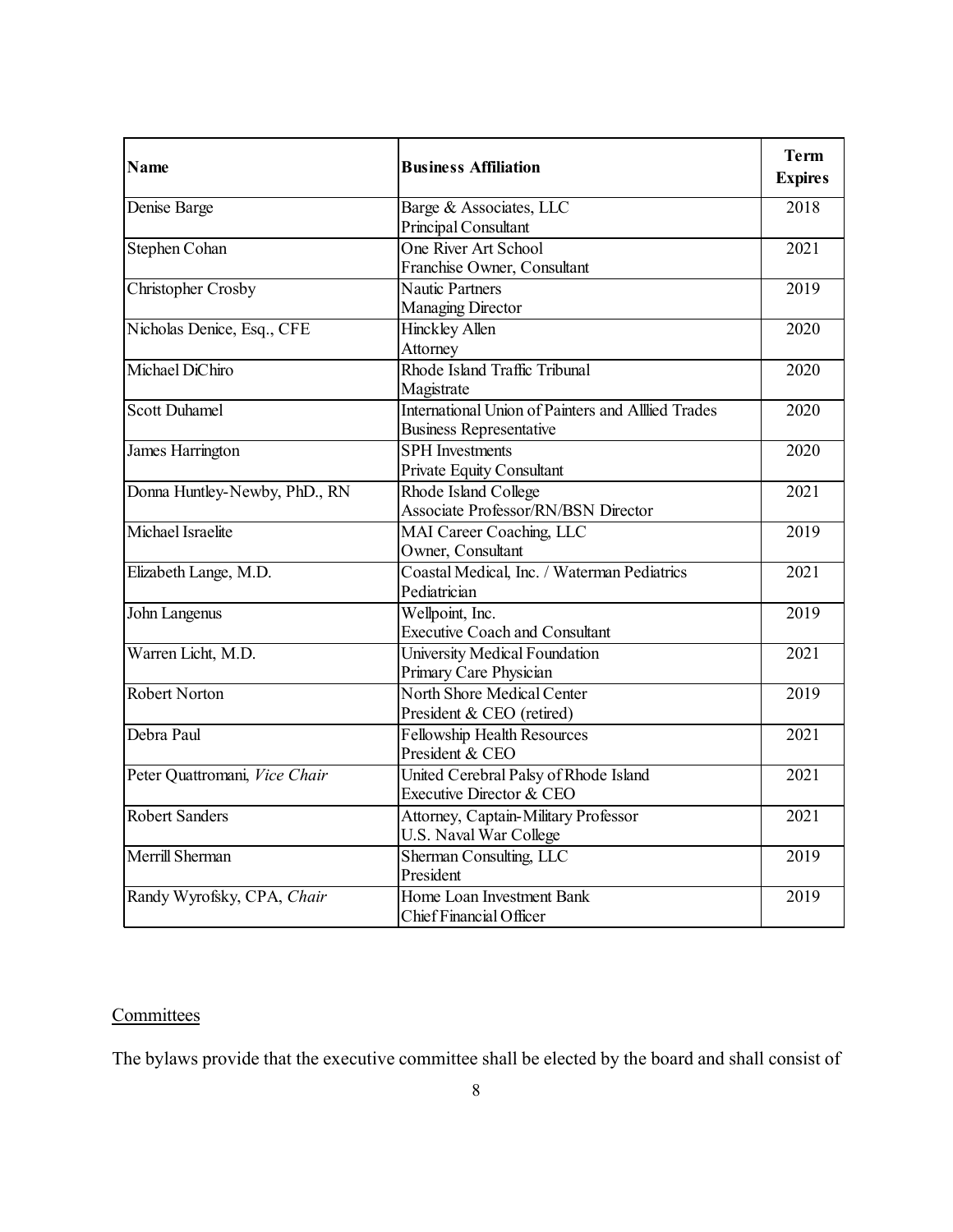the chairman of the board, the vice chairman of the board, the secretary of the board, the chairman of the standing committees of the board, and one (1) publicly appointed director. Not more than 40% of the members of the executive committee shall be physicians.

When the board is not in session, the executive committee shall be vested with such powers of the board, except the executive committee shall not have authority to fill vacancies on the board or the executive committee, nor to elect any of the officers, nor to amend bylaws. Also, a majority of the members shall constitute a quorum for the transaction of business at any meeting of the executive committee.

In addition to the executive committee, other standing committees of the board shall include the audit committee, compensation committee, finance committee, governance committee, and social mission committee. Other committees may be established as approved by the board. Each committee shall contain at least one publicly appointed director. Committees elected by the board consisted of the following at December 31, 2018:

Randy Wyrofsky, *Chair* Debra Paul, *Chair* Robert Norton, *Chair* Peter Quattromani, *Vice Chair* Nicholas Denice, *Vice Chair* Peter Quattromani, *Vice Chair* Denise Barge Scott Duhamel Stephen Cohan Scott Duhamel Michael Israelite Christopher Crosby Robert Norton Warren Licht, M.D. James Harrington Debra Paul Merrill Sherman John Langenus

Merrill Sherman Randy Wyrofsky Debra Paul

#### **Executive Committee Audit Committee Compensation Committee**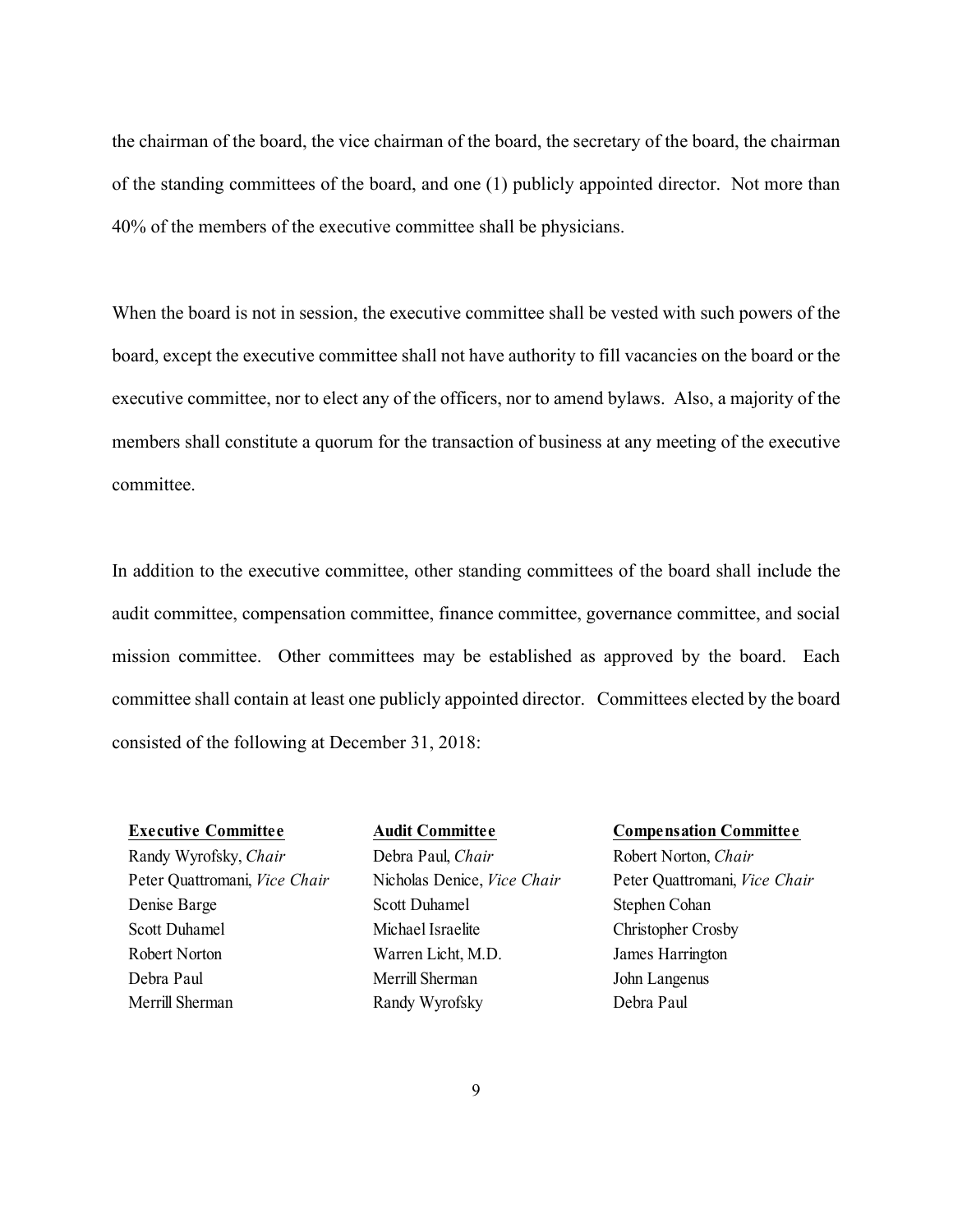Robert Norton **Dan Baudouin\*** Dan Baudouin\* Robert Sanders Mercedes Bernal\*

# Merrill Sherman, *Chair* Denise Barge, *Chair* Scott Duhamel, *Chair*

Christopher Crosby Stephen Cohan Denise Barge Nicholas Denice Donna Huntley-Newby Michael DiChiro Michael DiChiro Warren Licht, M.D. Donna Huntley-Newby James Harrington Peter Quattromani Michael Israelite Elizabeth Lange, M.D. Randy Wyrofsky Robert Sanders

#### **Finance Committee Governance Committee Social Mission Committee**

Debra Paul, *Vice Chair* John Langenus, *Vice Chair* Elizabeth Lange, M.D., *Vice Chair* Carrie Bridges-Feliz\* Judge Ed Clifton\* Derek Collamati\* Joseph Diaz\* John Maguire\* Yvette Mendez\* *\*Corporation Members*

# Board Compensation

In May 2016, the State of Rhode Island, Office of the Health Insurance Commissioner ("OHIC") approved the BCBSRI board's application to compensate its members.

The Commissioner approved compensation in the amount requested, which is as follows:

- \$10,000 annual retainer for directors who do not serve as board or committee chairs
- \$12,500 annual retainer for committee chairs
- \$15,000 annual retainer for the board chair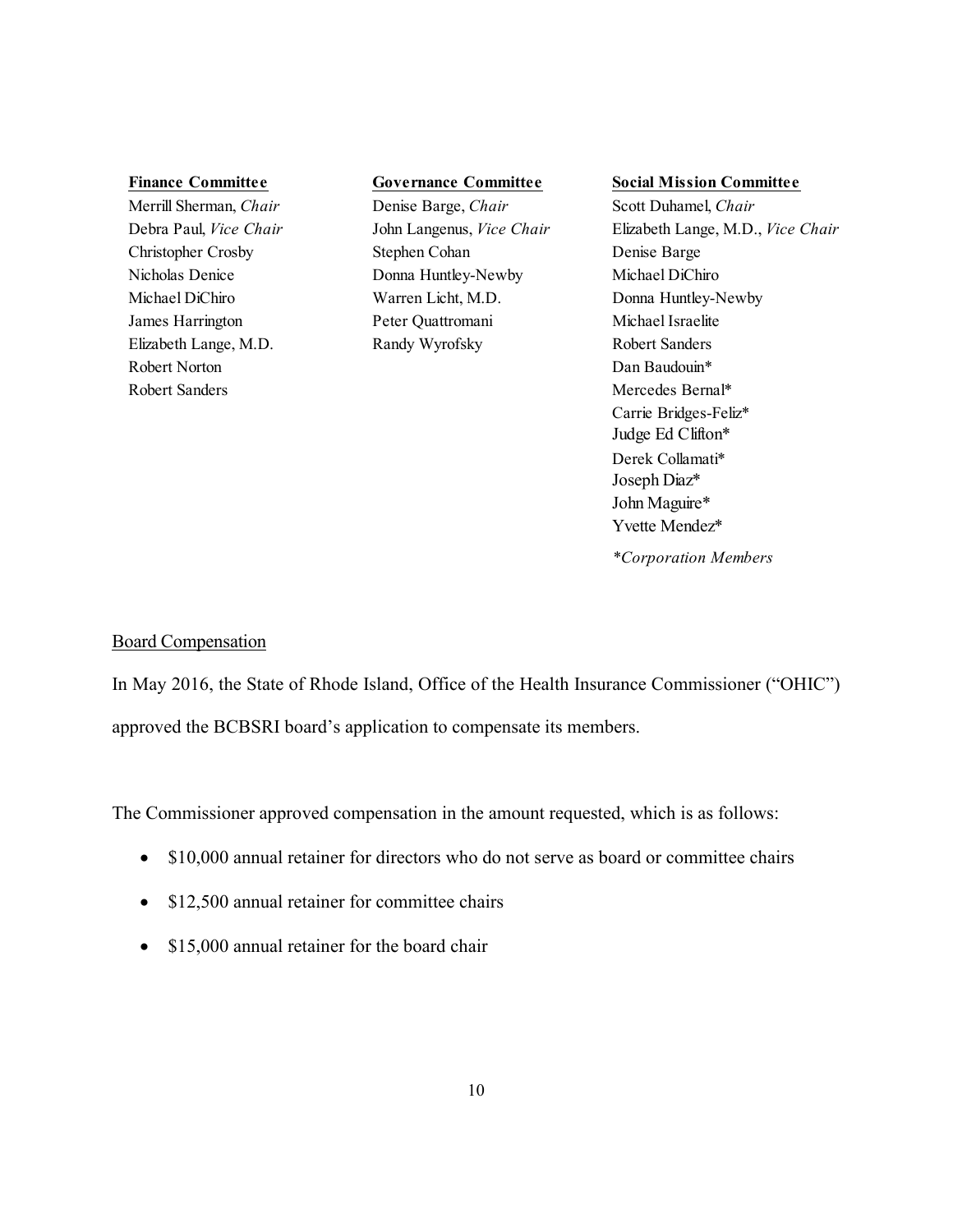OHIC's rationale for approval indicated that the compensation requested is a reasonable means "to provide appropriate recognition of and appreciation for the significant commitment of time and talent demanded by BCBSRI of its Directors."

The approval included the following limitations (in addition to the amounts set forth above):

- Approval is provisional and can be revoked by the Commissioner pursuant to the statute (R.I. Gen. Laws 27-19.2-7) that gives the Commissioner authority to approve board compensation.
- The decision does not speak to (or grant) permission for BCBSRI to provide any further benefits to its directors, e.g., free health insurance.
- BCBSRI is required to annually file with OHIC information in a form to be determined by OHIC that discloses board compensation, conflicts of interest and governance information, typically required on an IRS Form 990.
- Absent any extenuating circumstances or convincing new evidence, OHIC will not entertain a new compensation application from the board more than once every 3 years.

Board compensation payments, made quarterly, commenced for the third quarter of 2016.

# **Officers**

The bylaws provide that the officers of the Company shall be elected annually by the board. The officers of the Company shall consist of the following: a chairman of the board; a vice chairman; and a secretary. Other officers of the Company who are not also members of the board include: a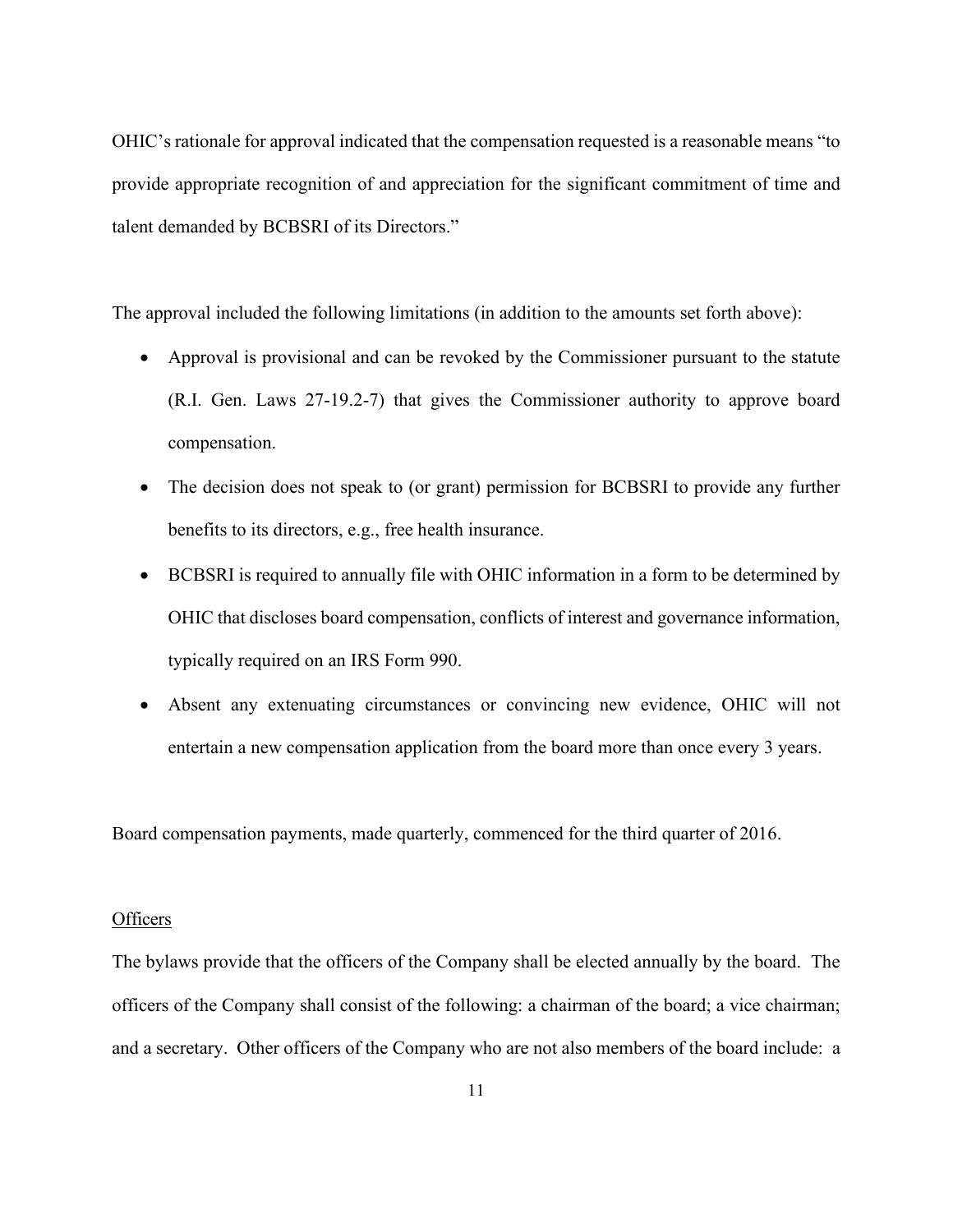president; one or more vice presidents; a treasurer; a secretary in the event that the board decides not to elect a board member to serve in such position; and such other officers as the board in its discretion may from time to time determine.

The officers serving the Company, and their respective titles at December 31, 2018, are as follows:

| <b>Name</b>               | <b>Title</b>                                                                       |
|---------------------------|------------------------------------------------------------------------------------|
| Randy Wyrofsky            | Chairman of the Board                                                              |
| Peter Quattromani         | Vice Chair of the Board                                                            |
| Kim Keck                  | President & Chief Executive Officer                                                |
| Mark Stewart              | Executive Vice President & Chief Financial Officer                                 |
| Michele Leberberg, Esq.   | Executive Vice President, General Counsel & Chief<br><b>Administrative Officer</b> |
| Augustine Manocchia, M.D. | <b>Executive Vice President - Chief Medical Officer</b>                            |
| Melissa Cummings          | <b>Executive Vice President - Chief Customer Officer</b>                           |
| Kevin Splaine             | Executive Vice President - Care Integration & Mgmt                                 |
| Christopher Bush          | Vice President - Network Management                                                |
| Monica Neronha            | Vice President - Legal Services                                                    |
| Jeremy Duncan             | Vice President - Marketing                                                         |
| Visael Rodriguez          | Vice President - Chief People Officer                                              |
| Derek Costa               | Vice President - Chief Information Officer                                         |
| Linda Winfrey             | Vice President - Internal Audit & ERM                                              |
| Michael Marrone           | Vice President - Finance                                                           |
| Samuel Slade              | Vice President - Employer Segment                                                  |
| Matthew Collins, M.D.     | Vice President - Clinical Integration                                              |
| Tara Demoura              | Vice President - Customer Operations                                               |
| Corey McCarty             | Vice President - Customer Segment                                                  |
| Christina Pitney          | Vice President - Strategic Plan & Partnerships                                     |
| Samir Mistry              | Vice President - Chief Pharmacy Officer                                            |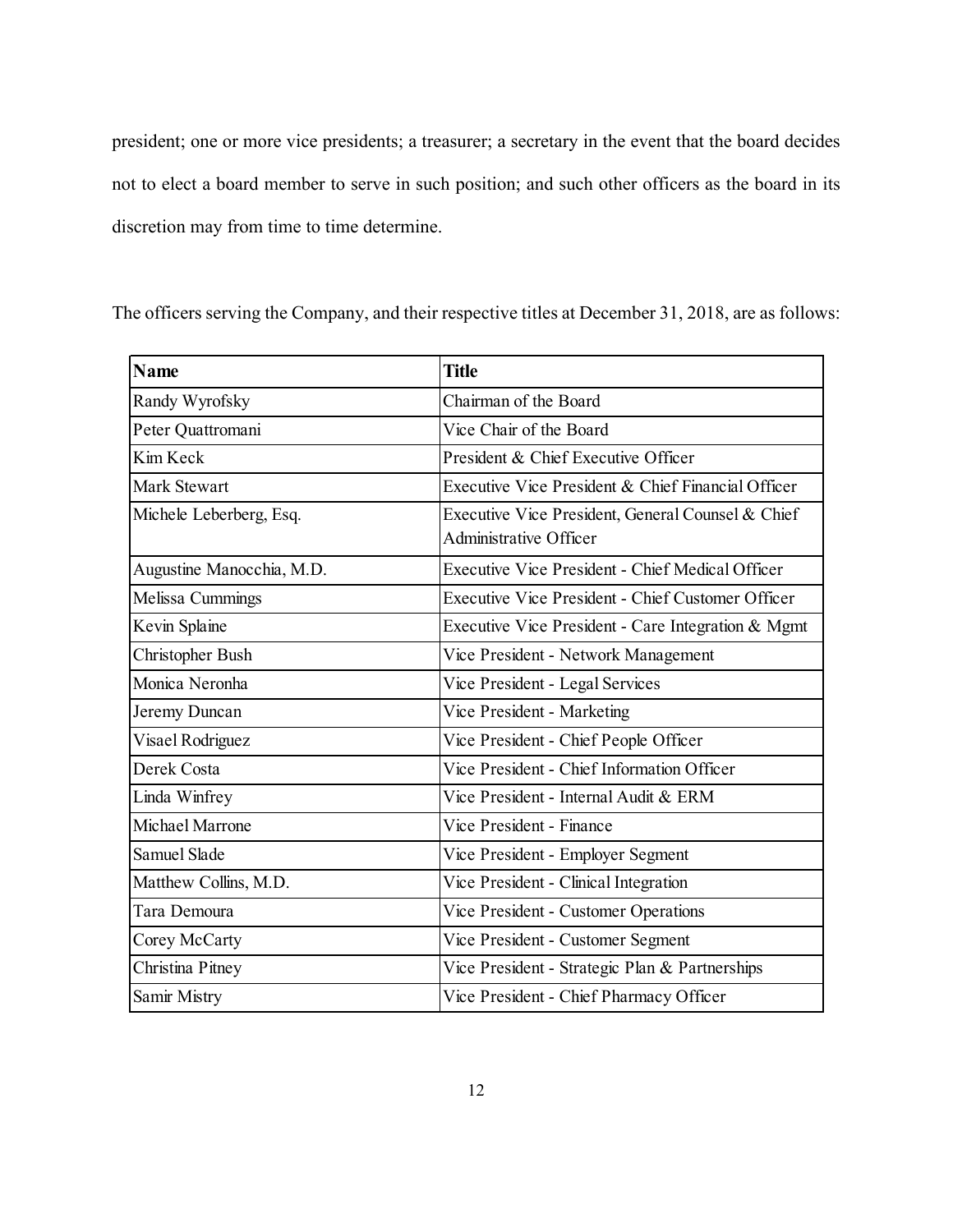### Corporate Structure

The Company is part of an Insurance Holding Company System under Title 27, Chapter 35 of the Rhode Island General Laws entitled "Insurance Holding Company Systems."

### **TERRITORY AND PLAN OF OPERATIONS**

The Company, which is authorized to conduct business only in Rhode Island, markets, administers, services, and underwrites health and dental insurance plans for organizations (groups) and governmental agencies that provide such coverage to their employees or members. The Company also provides claims administration services for groups that elect to assume partial or full risk of medical expenses incurred by their employees or members. In addition, the Company offers fully insured medical insurance plans to individuals through its "Direct Pay" program.

The Company's health plans include contractual agreements with a network of participating providers to file claims, obtain the necessary pre-authorizations and hold members harmless from any balance billing beyond the normal allowances for services. The Company medical and dental plans offered also provide such services as the issuance of identification cards and plan literature, membership and claim administration, and customer service.

The Company offers a full range of products and plan designs to accommodate group commercial market needs. Products range from traditional plans with first-dollar coverage to Health Savings Account ("HSA") compatible, High Deductible Health Plans, Coordinate Care Plan, and Value Based Benefit Plans.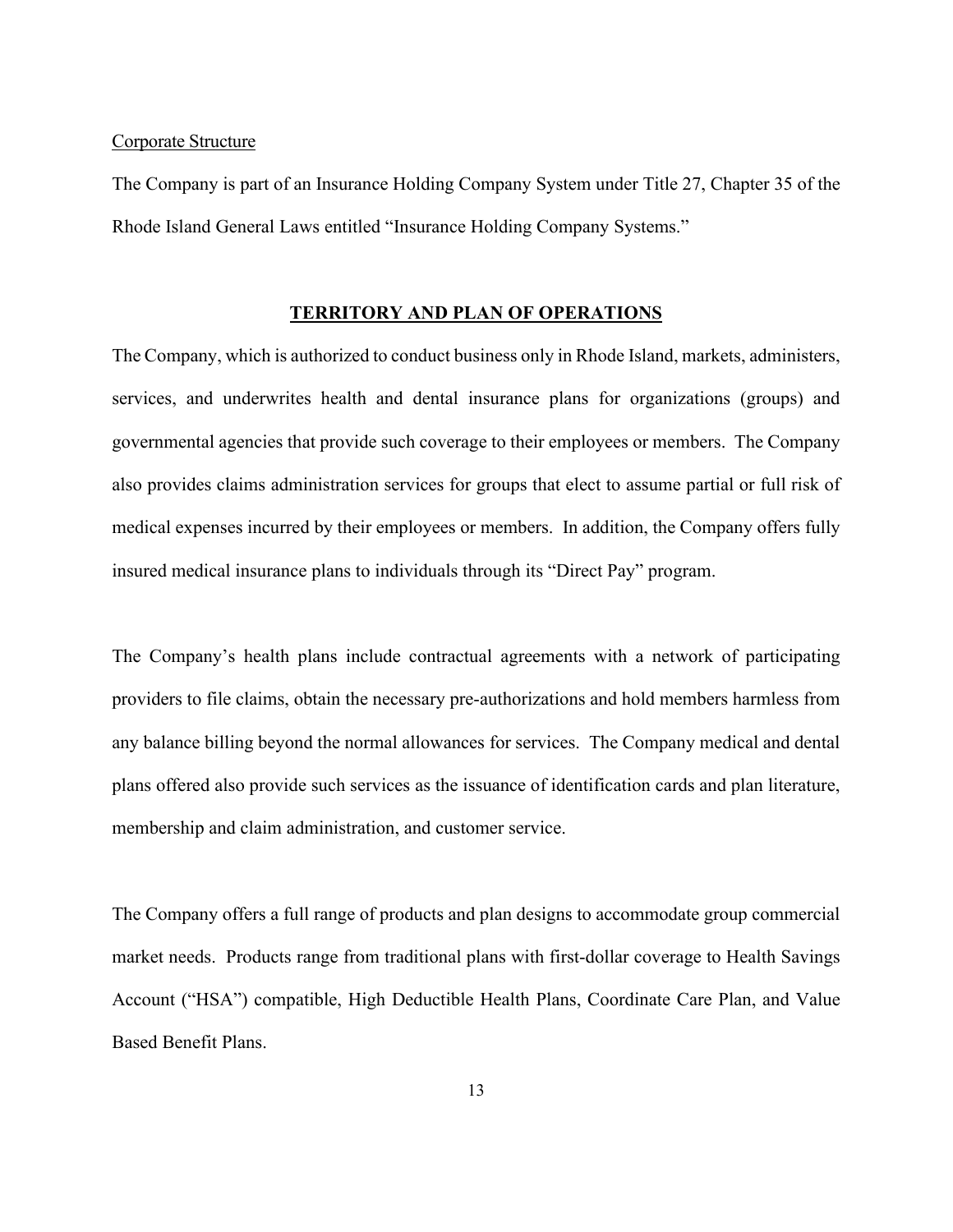#### National Network Products

HEALTHMATE COAST TO COAST is a traditional preferred provider organization ("PPO") health plan that provides fully covered benefits for hospital, ancillary, and medical/surgical care through negotiated contractual arrangements with Blue Cross network providers.

VANTAGEBLUE SELECTRI is a tiered network plan that includes all the benefits of VantageBlue and has lower member cost for using Tier 1 providers.

BLUESOLUTIONS FOR HSA is a high-deductible health plan ("HDHP") that can be paired with a tax-advantage HAS, so members can pay medical expenses, like deductibles, with taxadvantaged dollars.

VANTAGEBLUE is a value-based benefit ("VBB") design that provides traditional benefits with added features and incentives for healthy living. This plan empowers members with many preventive benefits that make it easier to be healthier and take an active role in their healthcare.

BASICBLUE is a traditional plan that provides coverage for office visits and most generic with copays and covers the remaining services with a combination of deductibles and coinsurance with the in-network benefits only.

# Regional Network Products

NETWORK BLUE NEW ENGLAND is a traditional HMO-style health plan with copayments,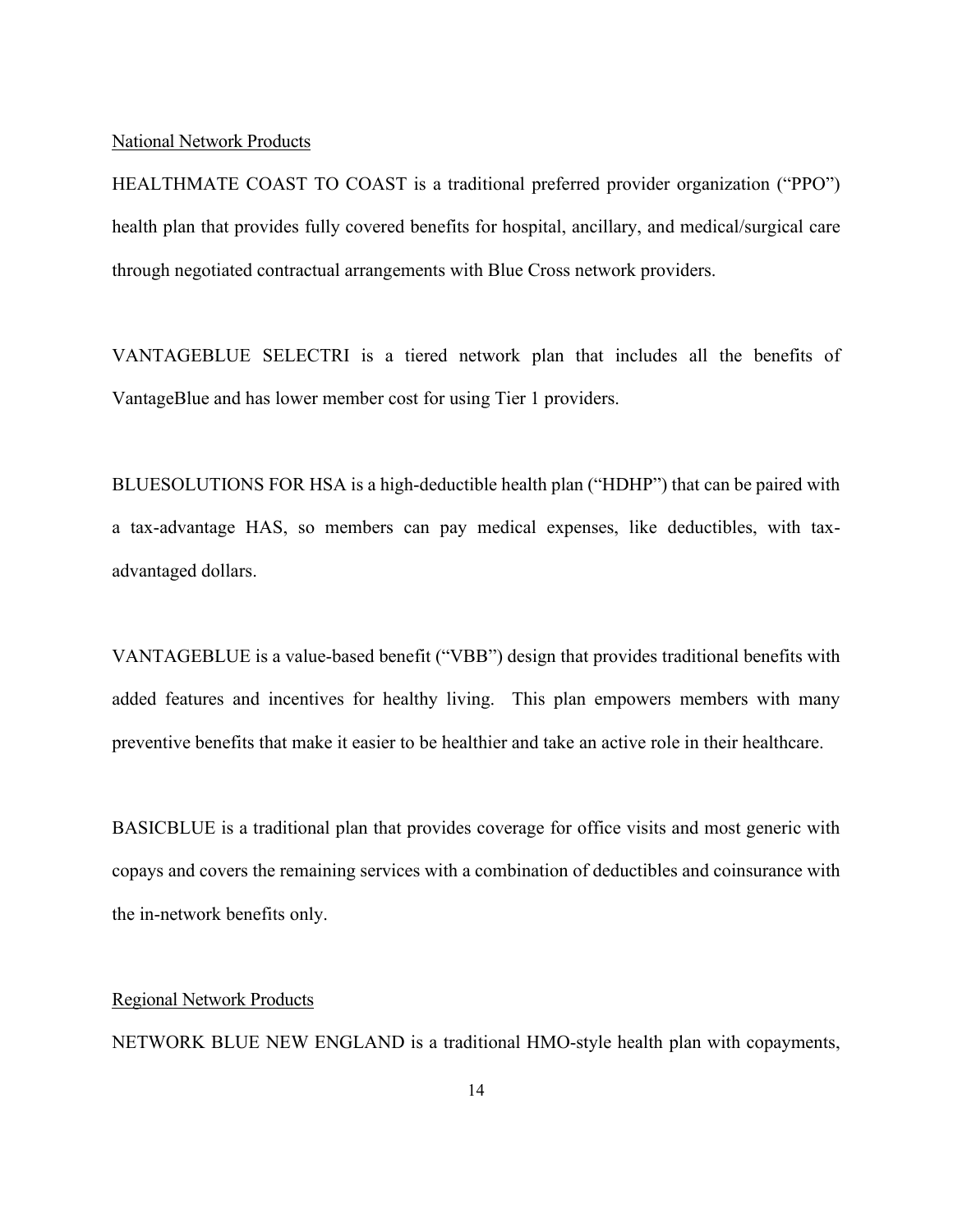coinsurance and deductibles with in-network benefits only. Members have access to providers in New England, are required to choose a primary care physician ("PCP") and are encouraged to get referrals to see a specialist to promote high levels of coordinated care.

BLUE CHOICE NEW ENGLAND is a traditional point of service ("POS") style health plan with copayments, coinsurance and deductibles with in-network benefits, along with out of network options. Members have access to providers in New England, are required to choose a PCP, and are encouraged to get referrals to see a specialist to promote high levels of coordinated care. Members also have the option to leave the network or self-refer to a specialist at a higher cost share.

ACCESS BLUE NEW ENGLAND is a high deductible health plan ("HDHP") that can be paired with a tax-advantaged HSA, so members can pay medical expenses, like deductibles, with tax advantaged dollars. Members have access to providers in New England and are required to choose a PCP.

### Local Network Products

BLUECHIP is a traditional HMO-style health plan with copayments, coinsurance and deductibles with in-network benefits only. Members have access to providers in Rhode Island, are required to choose a PCP, and are encouraged to get referrals to see a specialist to promote high levels of coordinated care.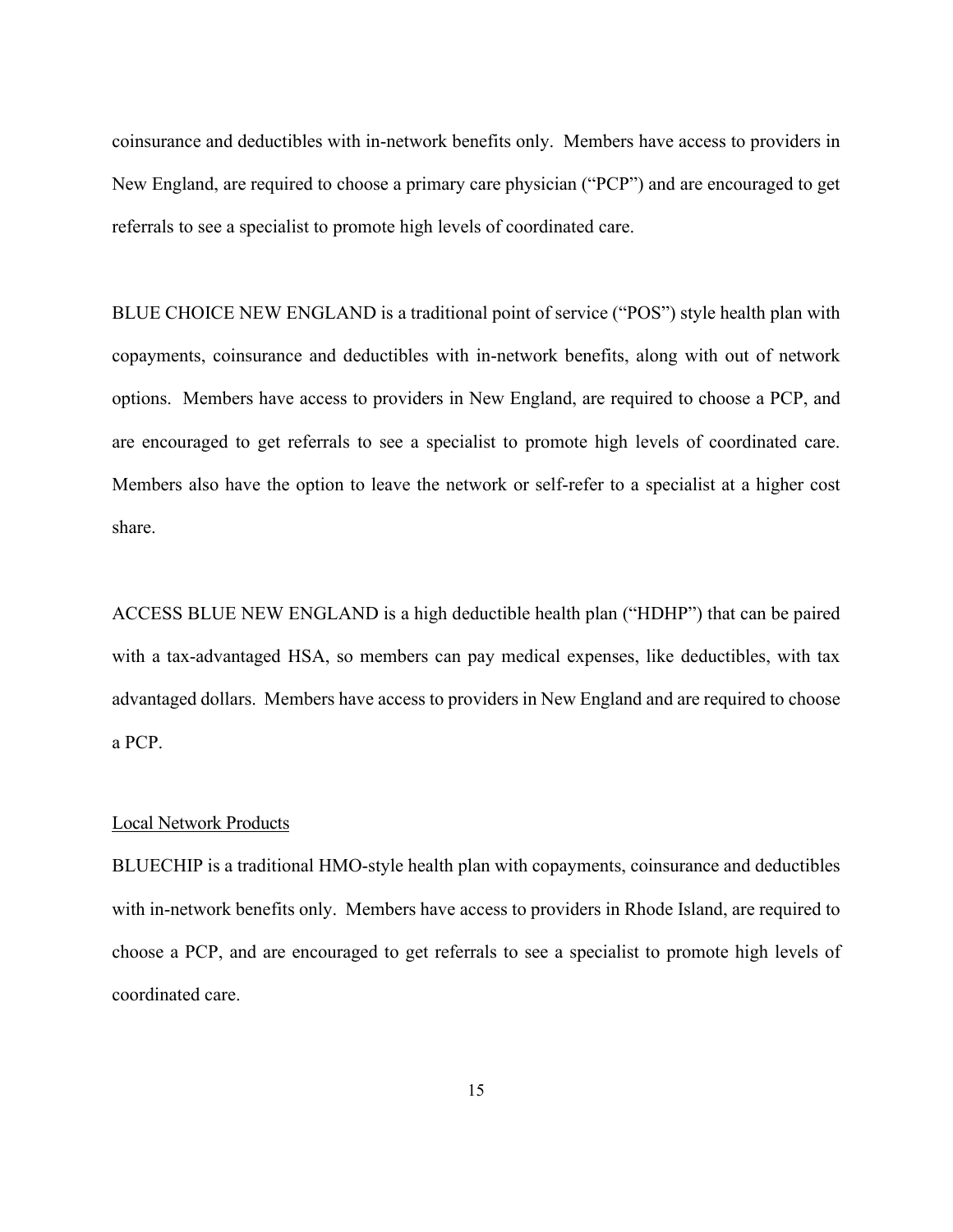When necessary, the Company utilizes the Blue Cross and Blue Shield Association's BlueCard Program to administer services rendered to members who are outside of the local area. The medical services are reimbursed at the prevailing rates negotiated by the local Blue Cross Blue Shield Plans.

The Company administers medical benefits for the United States Office of Personnel Management - Federal Employee Program. The terms of the agreement are similar to a cost plus arrangement where, for an agreed upon administrative fee, the Company will administer the program and be reimbursed for its benefit payments and administrative costs up to a maximum amount, as approved by the Washington Office of the Federal Employee Program. The Company shares in underwriting this national program through a participation agreement with The Blue Cross and Blue Shield Association.

In the individual market, there are a number of plans offered by the Company with varying levels of co-insurance amounts and network access. A high deductible health plan is also offered and can be coupled with a HSA to pay for healthcare expenses, reducing taxable income. The individual plans are fully insured with premiums due in monthly installments.

The Company offers Dental to group accounts and individual subscribers and offers a full range of products and plan designs to accommodate commercial market needs. Dental offers all of the same features and provider guarantees included in the Company medical plans, such as hold harmless protection and administration for claims filed by participating dentists.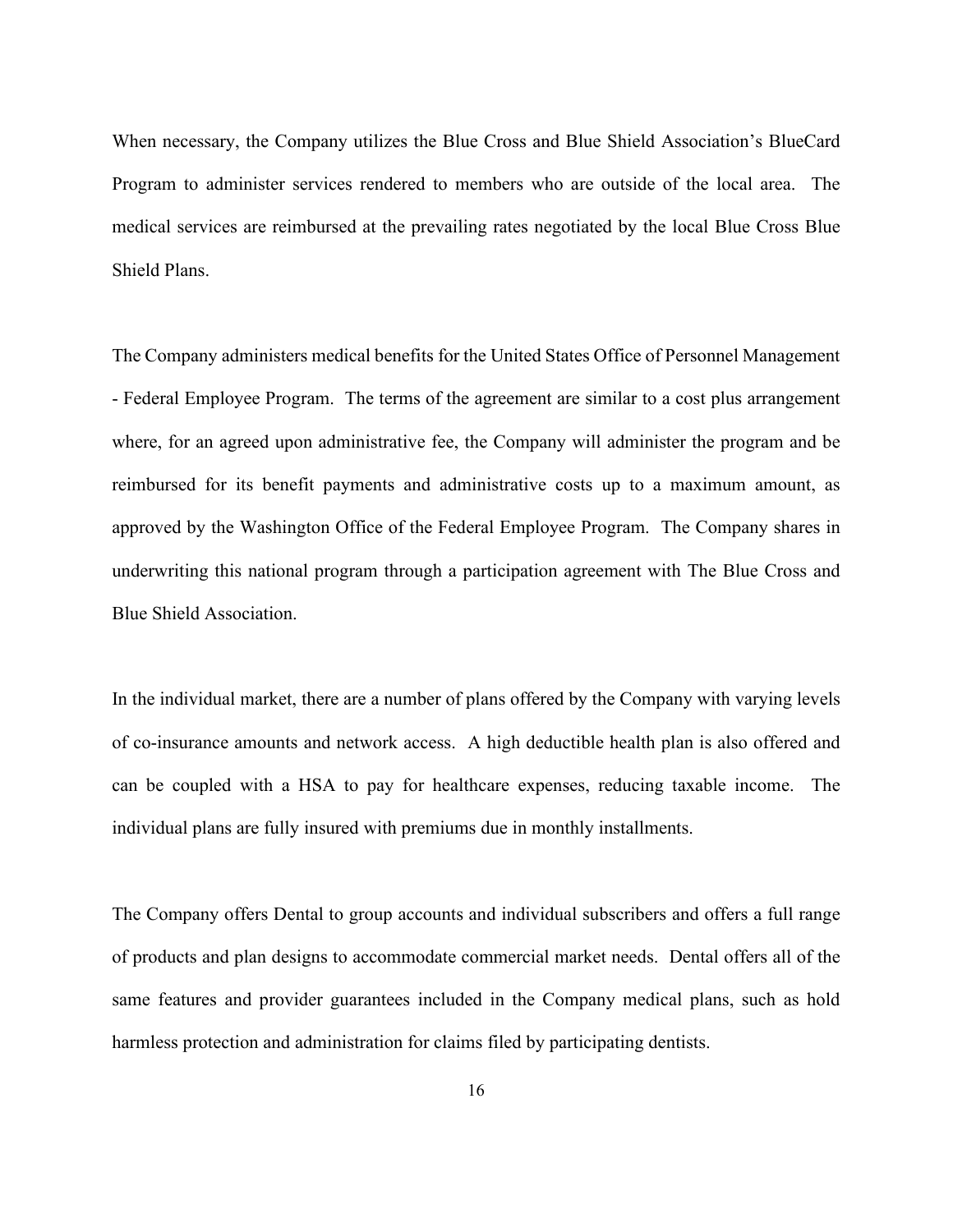The Company offers Wellness Works to educate employees about the long-term benefits of a healthy lifestyle. This program provides customized on-site interactive seminars in English or foreign languages.

The Company offers products in the senior markets that include a Medicare Supplement ("Plan 65") product, a full replacement product for traditional Medicare, known as Medicare Advantage ("MA") and a stand-alone Prescription Drug Plan ("PDP"). MA is offered with or without prescription drug benefits. In addition, MA offers supplemental benefits such as vision, hearing and limited dental. The PDP program is administered in a four-state joint operating venture arrangement with Blue Cross plans in Massachusetts, Connecticut, and Vermont, per The Center for Medicare and Medicaid Region 1 assignment that provides a stand-alone prescription drug benefit plan as part of the 2006 Medicare Modernization Act. The Plan 65, MA and PDP products are offered both to Direct and Group business.

While most plans are funded under a fully insured (prospective premium) arrangement, the Company offers several alternative funding arrangements each with incrementally increasing levels of risk to the account. A self-insured account can also purchase stop-loss insurance from the Company or a third-party reinsurer, to cover catastrophic claims expense.

Effective July 1, 2006, the Company commenced selling stop-loss insurance to self-funded health plans. The Company has entered into a quota share arrangement with BCS Insurance Company ("BCS"). Under this arrangement, the Company assumes a 50% risk and BCS assumes a 50% risk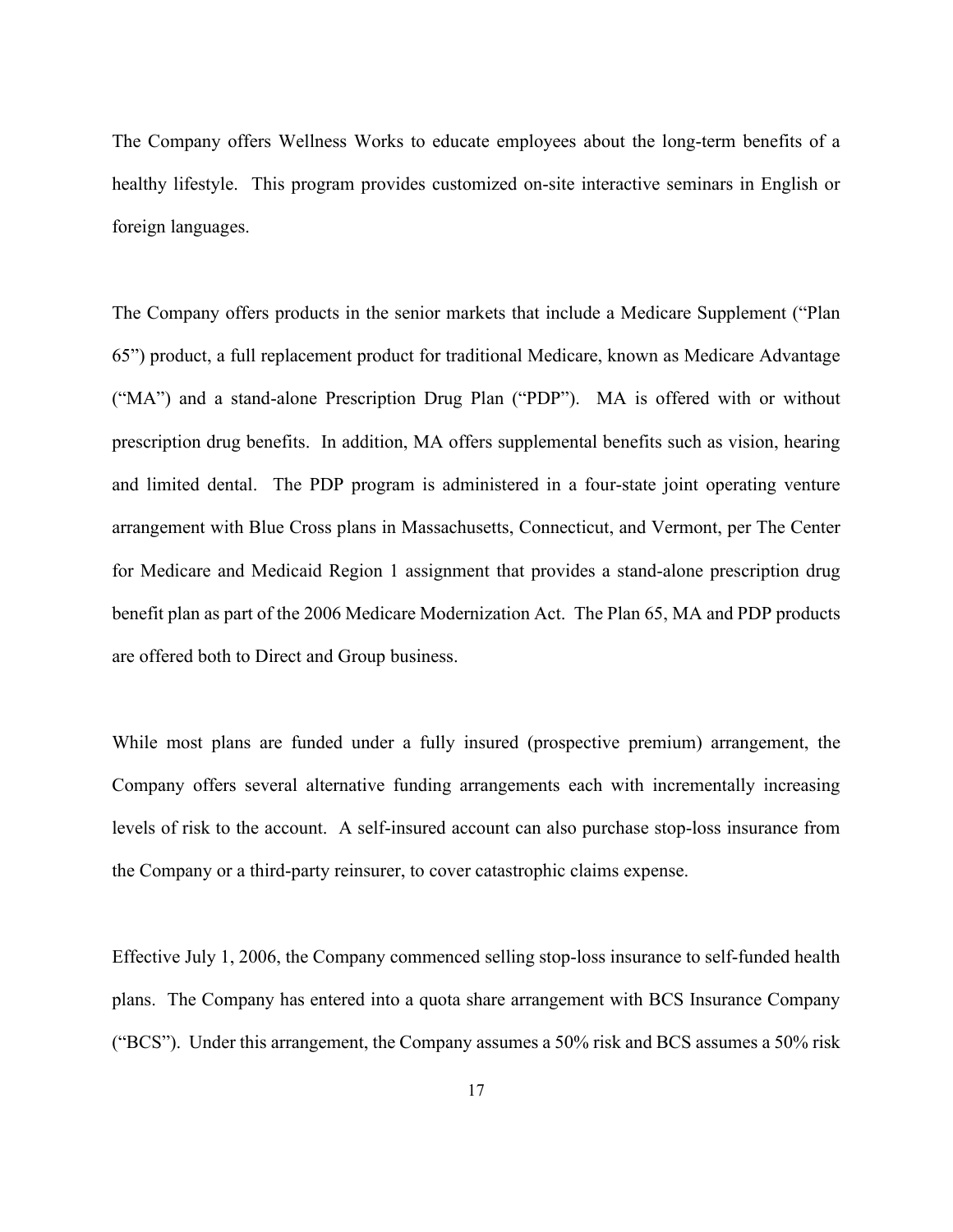as of July 1, 2011. The stop-loss offered to the self-funded health plans includes specific and aggregate coverage. Effective March 24, 2014, the Company non-renewed its agreement with BCS Insurance Company.

The Company also maintains contractual agreements with each hospital in the State of Rhode Island and several nearby Massachusetts hospitals to provide medically necessary, covered healthcare services to its subscribers. These agreements define the various reimbursement mechanisms negotiated with each hospital, including global per diem, diagnosis-related group, global per case, fixed-fee and discounted fee for service. Arrangements with non-hospital providers include both fixed global provider group payments per member per month, adjusted retroactively for actual services utilized on a shared-risk basis and discounted fee for service arrangements. The Company contracts with healthcare providers and physician organizations that enter into participating provider agreements to provide covered services to the Company's members and who may share in the premium revenues and medical expenses of these members. Prescription drugs services are provided through third-party vendors under fee for service arrangements.

All hospitals in Rhode Island are participating hospitals. For commercial products, the payment allowance for covered services provided by a hospital outside of Rhode Island that is not participating with their local Blue Cross Blue Shield plan is the lower of: a) the hospital's charge or b) BCBSRI's weighted average of local allowance calculated at the service level. Depending on the particular benefit and/or product, the subscriber may be responsible for cost share e.g., co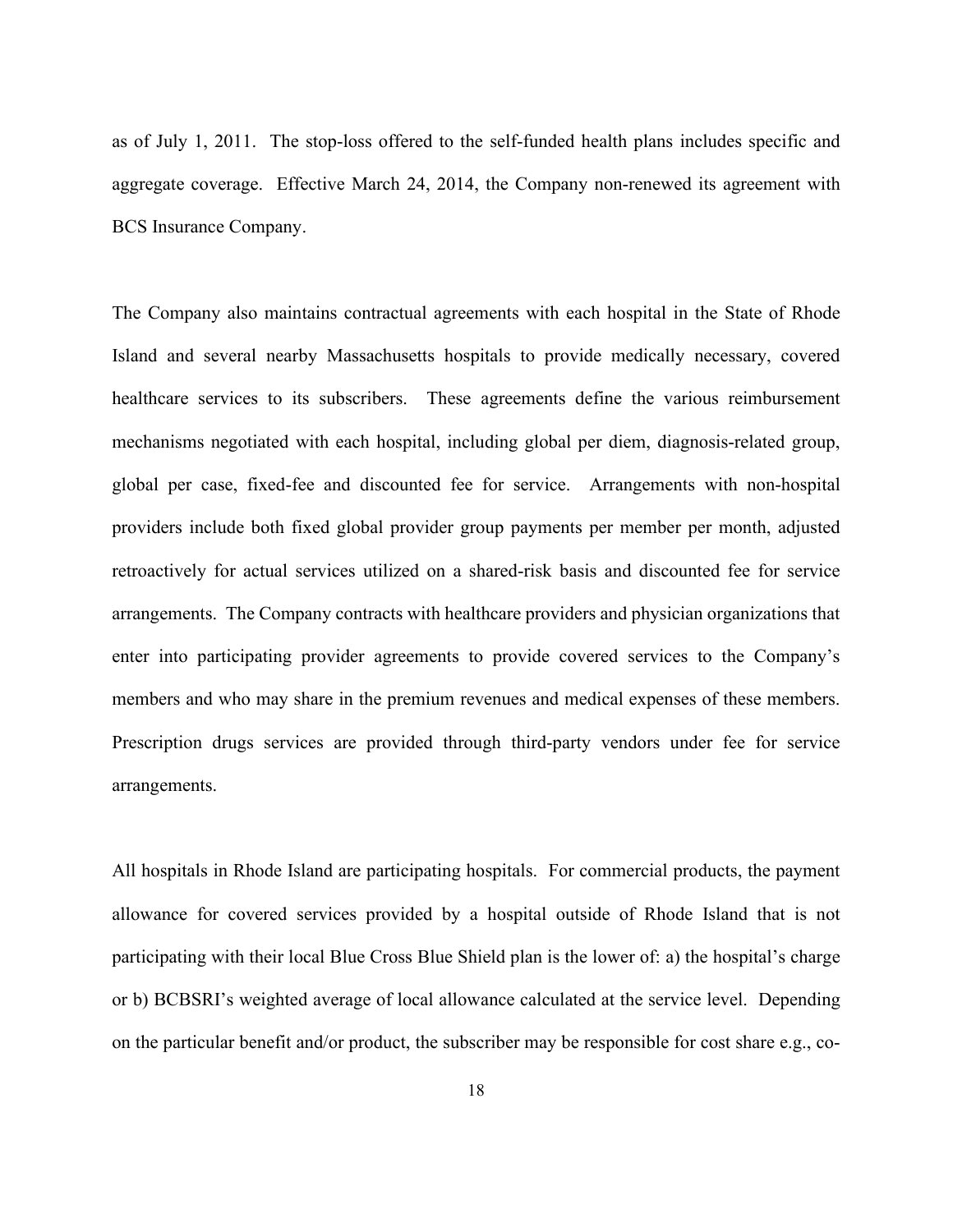payments and/or deductibles or may be balance-billed by the non-participating provider. For Medicare Advantage, payment allowance for covered services provided by a hospital outside of Rhode Island is the allowance that Fee for Service Medicare would apply to that facility, including any geographic adjustments.

# **REINSURANCE**

At December 31, 2018, the Company had the following reinsurance agreements in effect:

- 1) BCBSRI and Houston International Insurance Group ("HIIG") entered into a 70% / 30% quota share or proportional risk agreement, effective January 1, 2015, to provide reinsurance for the Company's self-funded health plans. Under this arrangement, the Company assumes 70% of each risk and HIIG assumes 30% of each risk.
- 2) BCBSRI and Medical Risk Manager, Inc. ("MRM") entered into a 70% / 30% quota share or proportional risk agreement, effective January 1, 2017, to provide reinsurance for the Company's self-funded health plans. Under this arrangement, the Company assumes 70% of each risk and MRM assumes 30% of each risk.

The following is a summary of the primary provisions of each reinsurance agreement in effect at December 31, 2018:

#### Self-Funded Health Plans

Effective January 1, 2015 for HIIG and January 1, 2017 for MRM, the Company entered into a reinsurance agreement with an unaffiliated reinsurer to provide stop-loss insurance to self-funded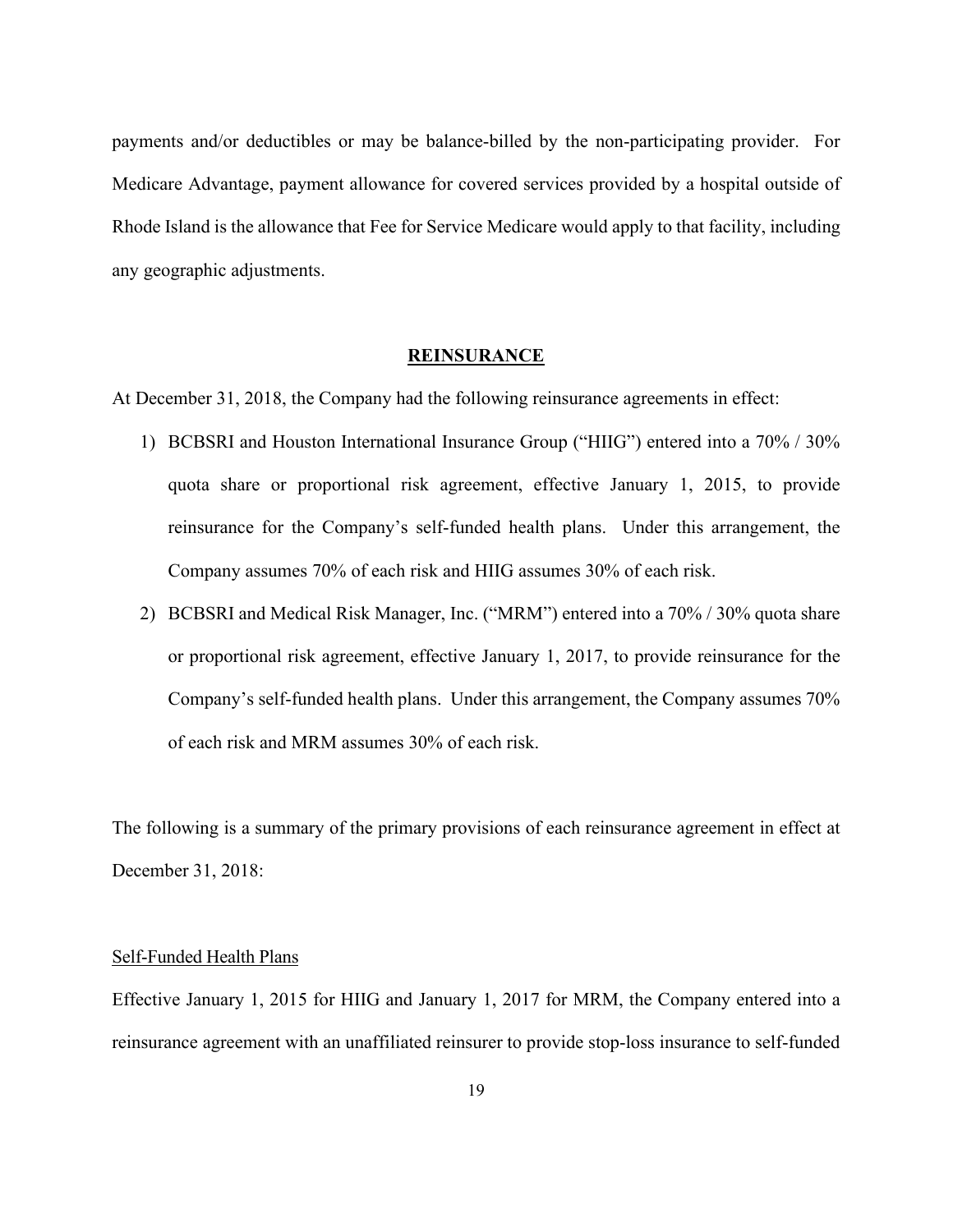health plans in the State of Rhode Island on a quota share or proportional arrangement. At December 31, 2018, the reinsurers and the Company share in the risk 70% / 30%. The reinsurance agreement provides for specific, aggregate and aggregating specific coverage based on the terms of the contract negotiated with the self-funded group. The contract is between the self-funded group and the Company. The contract terms negotiated include a covered line of business, attachment point, benefit accumulation period, benefit exclusions, lasering and a maximum retained liability. The contract with the self-funded group is negotiated on an annual basis that coincides with the group's renewal period.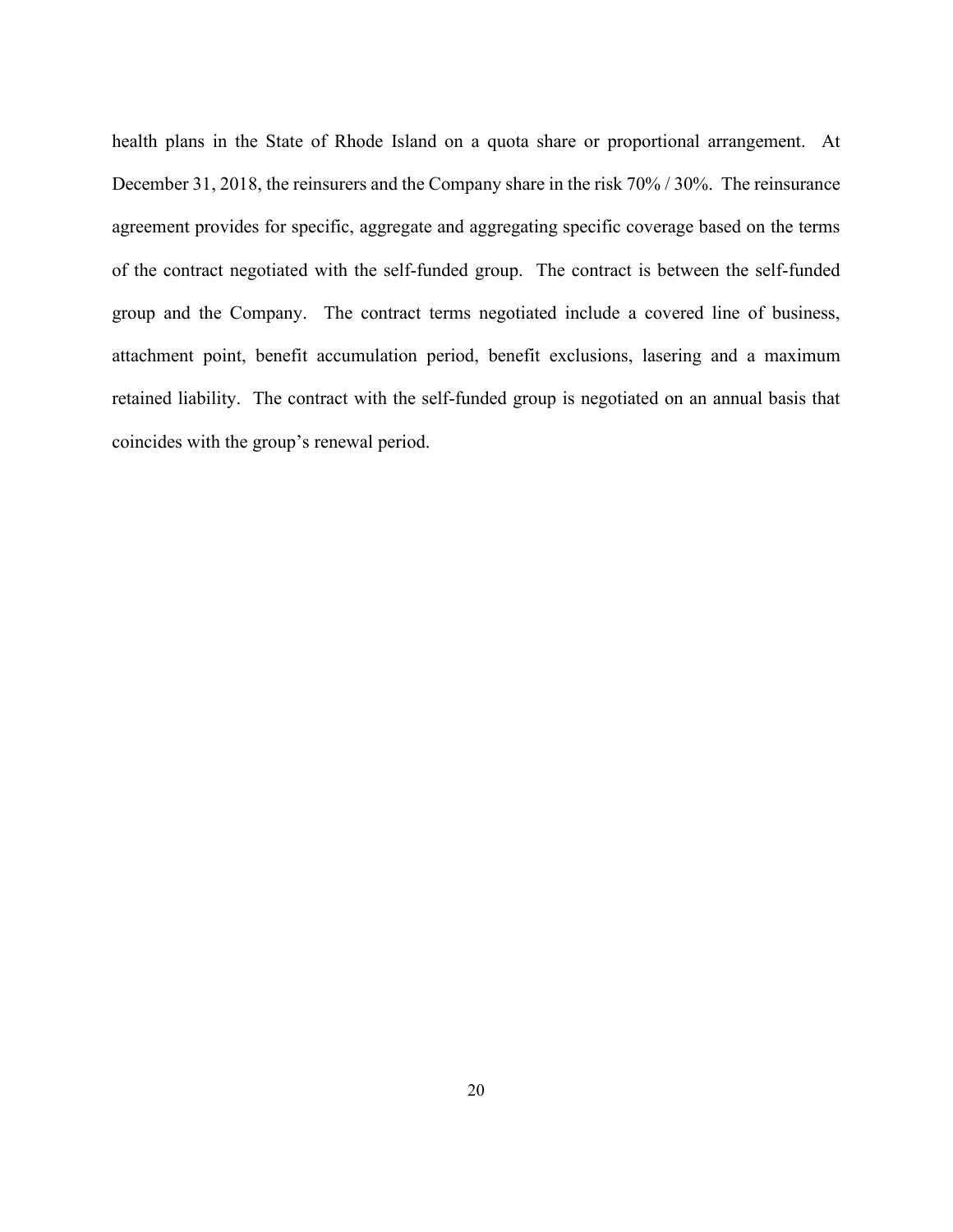# **FINANCIAL STATEMENTS**

The following financial statements are based on the statutory financial statements filed by the Company with the State of Rhode Island Department of Business Regulation and present the financial condition of the Company for the period ending December 31, 2018. The accompanying comments on financial statements reflect examination adjustments to the amounts reported in the annual statements and should be considered an integral part of the financial statements:

> Comparative Statement of Assets December 31, 2018 and December 31, 2013

Comparative Statement of Liabilities and Capital and Surplus December 31, 2018 and December 31, 2013

> Statement of Revenue and Expenses Year Ended December 31, 2018

Reconciliation of Capital and Surplus December 31, 2013 to December 31, 2018

Analysis of Examination Adjustments December 31, 2018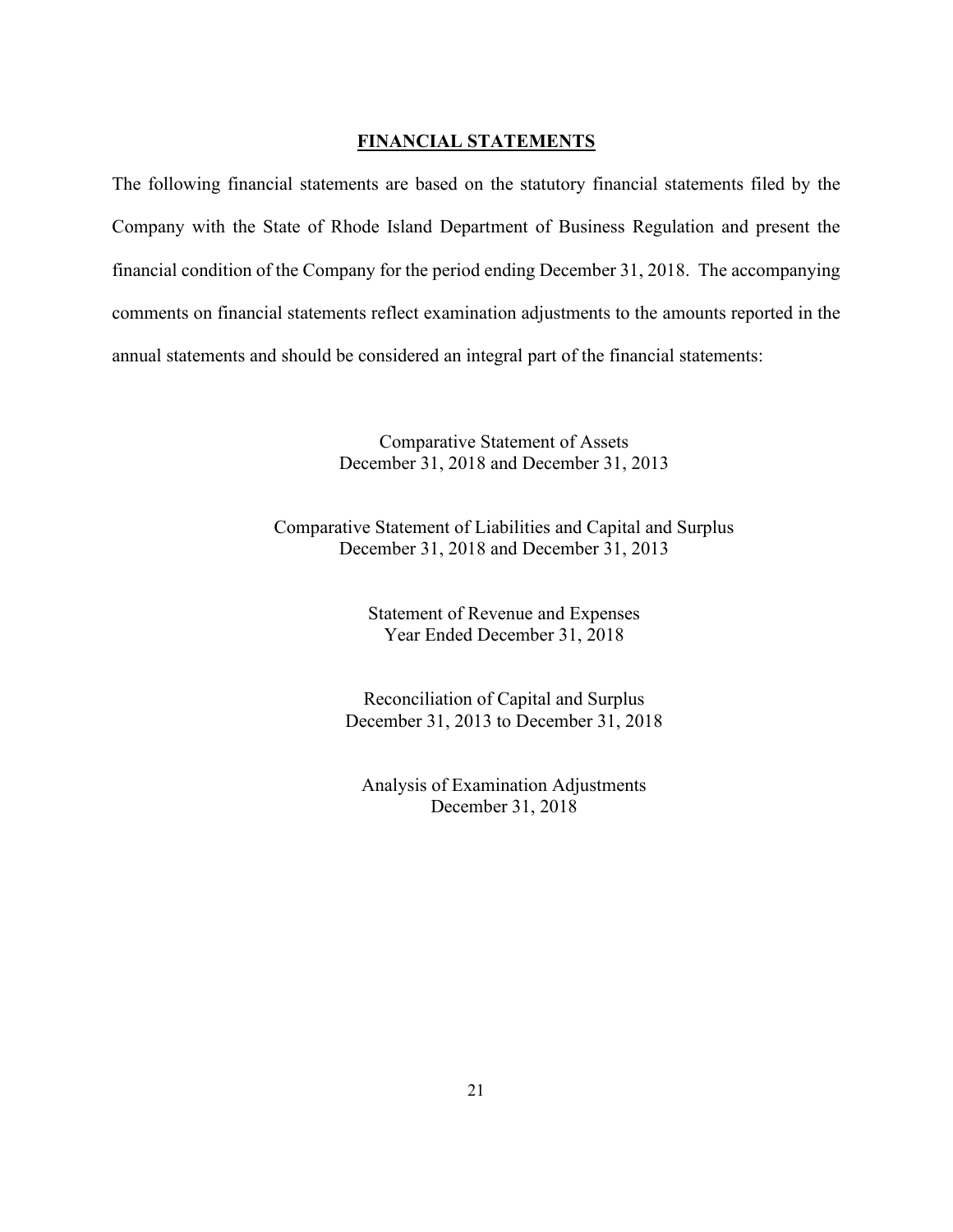# Comparative Statement of Assets

# December 31, 2018 and December 31, 2013

|                                                     | December 31,  | December 31,     | Increase       |
|-----------------------------------------------------|---------------|------------------|----------------|
|                                                     | 2018          | 2013             | (Decrease)     |
|                                                     |               |                  |                |
| <b>Bonds</b>                                        | \$314,102,016 | \$235,571,935    | 78,530,081     |
| Preferred stocks                                    | 45,225        | 485,240          | (440, 015)     |
| Common stocks                                       | 108,095,353   | 76,820,432       | 31,274,921     |
| Real Estate occupied by the company                 | 37,693,095    | 33,044,149       | 4,648,946      |
| Cash, cash equivalents, and short-term investments  | 14,745,766    | 36,821,272       | (22,075,506)   |
| Other invested assets                               | 16,852,066    | 98,399,476       | (81, 547, 410) |
| Receivables for securities                          | 2,896         | 369              | 2,527          |
| Investment income due and accrued                   | 1,893,771     | 1,318,434        | 575,337        |
| Uncollected premiums and agents' balances in the    |               |                  |                |
| course of collection                                | 30,530,022    | 53,839,905       | (23,309,883)   |
| Accrued retrospective premiumes                     | 35,672,098    | 184,580          | 35,487,518     |
| Amounts recoverable from reinsurers                 | 815,020       | 441,339          | 373,681        |
| Amounts receivable relating to uninsured plans      | 22,670,406    | 24,495,947       | (1,825,541)    |
| Current federal and foreign income tax recoverables |               | 126,672          | (126, 672)     |
| Electronic data processing equipment and software   | 298,359       | 1,951,529        | (1,653,170)    |
| Health care and other amounts receivable            | 20,498,523    | 14,323,933       | 6,174,590      |
| Aggregate write-ins for other than invested assets  | 34, 327, 824  | 23,640,685       | 10,687,139     |
| <b>Total Assets</b>                                 | 638,242,440   | 601,465,897<br>S | 36,776,543     |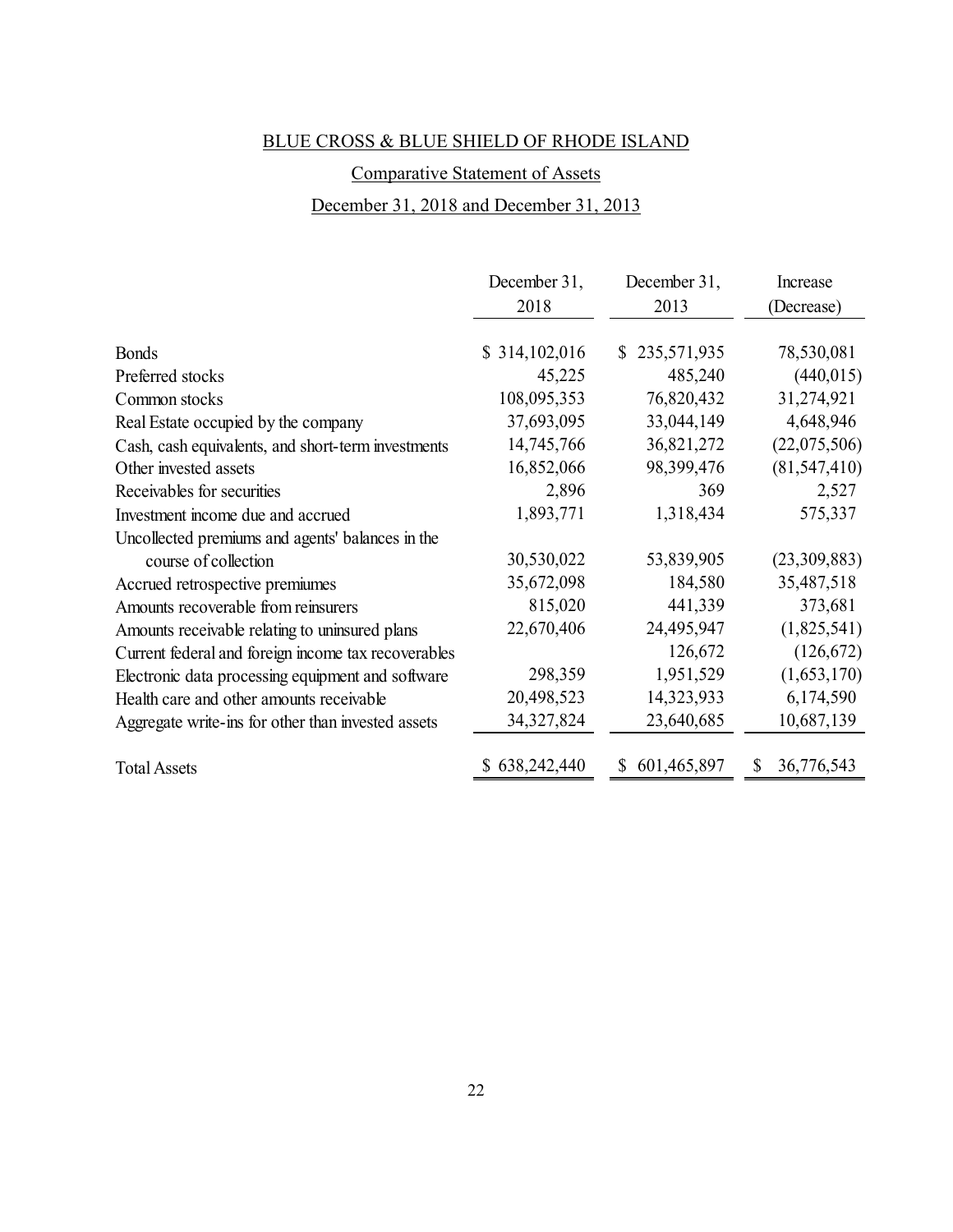# Comparative Statement of Liabilities and Capital and Surplus

# December 31, 2018 and December 31, 2013

|                                                  | December 31,<br>2018 | December 31,<br>2013        | Increase<br>(Decrease) |
|--------------------------------------------------|----------------------|-----------------------------|------------------------|
| Claims unpaid                                    | \$120,163,351        | \$134,783,138               | \$(14,619,787)         |
| Accrued medical incentive pool and               |                      |                             |                        |
| bonus amounts                                    | 27,714,000           | 3,455,014                   | 24,258,986             |
| Unpaid claims adjustment expense                 | 18,365,862           | 20,860,391                  | (2,494,529)            |
| Aggregate health policy reserves                 | 23,786,238           | 23,251,448                  | 534,790                |
| Aggregate health claim reserves                  | 3,418,000            | 1,569,000                   | 1,849,000              |
| Premiums received in advance                     | 20,029,112           | 19,473,223                  | 555,889                |
| General expenses due or accrued                  | 44,605,768           | 30,551,320                  | 14,054,448             |
| Current federal and foreign income tax payable   | 335,172              |                             | 335,172                |
| Ceded reinsurance premiums payable               | 372,895              | 261,909                     | 110,986                |
| Amounts withheld or retained for the account     |                      |                             |                        |
| of others                                        | 7,201,386            | 1,549,903                   | 5,651,483              |
| Remittances and items not allocated              | 2,596,568            | 1,255,537                   | 1,341,031              |
| Borrowed money and interest thereon              | 25,196,659           | 35,022,954                  | (9,826,295)            |
| Payable for securities                           | 1,633,075            |                             | 1,633,075              |
| Liability for amounts held under uninsured plans | 27,531,217           | 19,962,979                  | 7,568,238              |
| Aggregate write-ins for other liabilites         | 16,634,513           | 21,867,881                  | (5,233,368)            |
| <b>Total Liabilities</b>                         | \$339,583,816        | \$313,864,697               | \$25,719,119           |
| Unassigned funds (surplus)                       | 298,658,624          | 287,601,200                 | 11,057,424             |
| <b>Total Capital and Surplus</b>                 | \$298,658,624        | 287,601,200<br><sup>S</sup> | 11,057,424<br>\$       |
| Total Liabilities, Capital and Surplus           | \$638,242,440        | \$601,465,897               | \$ 36,776,543          |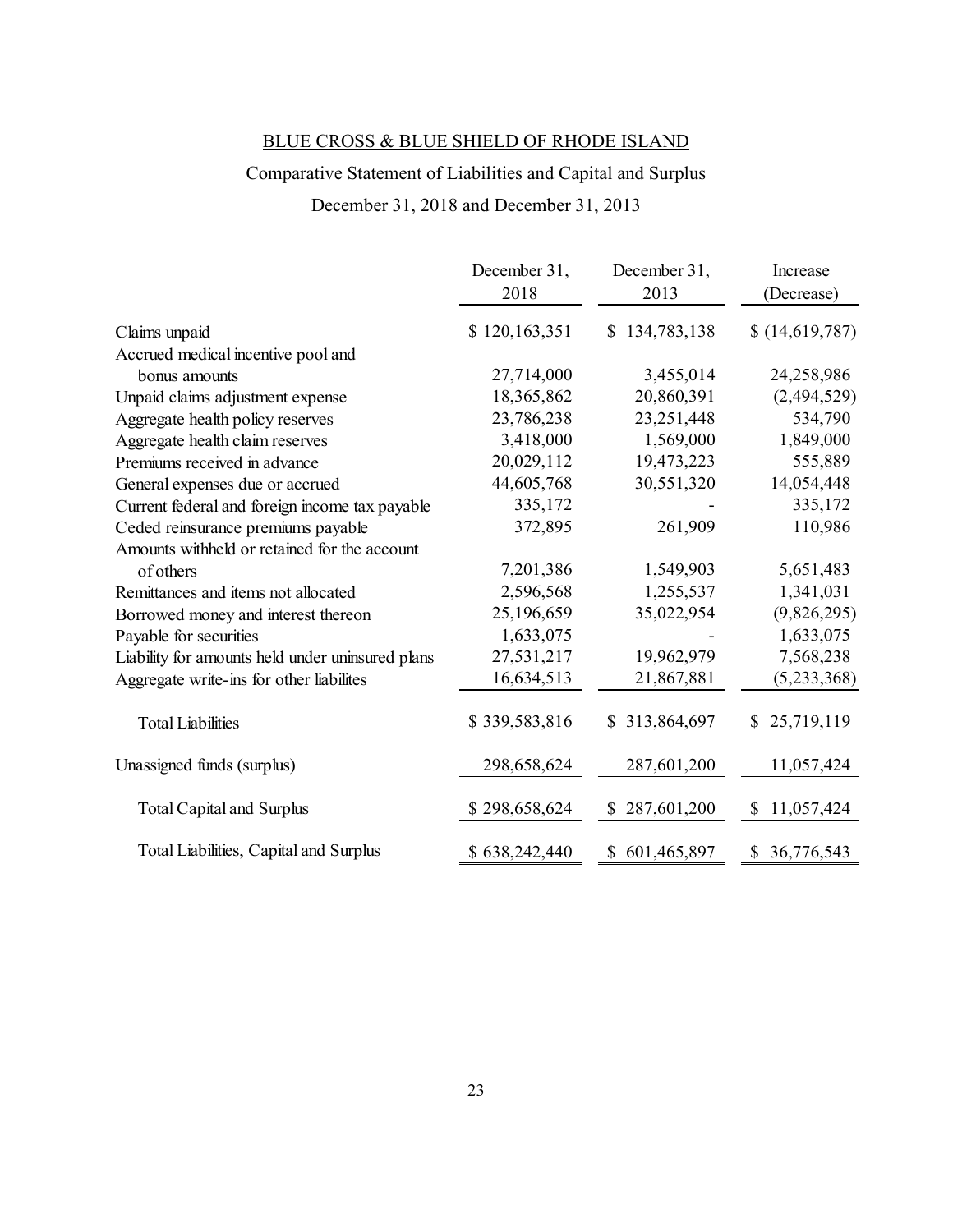# Statement of Revenue and Expenses

# December 31, 2018

| Revenues:                                                  |               |                     |
|------------------------------------------------------------|---------------|---------------------|
| Net premium income                                         |               | \$<br>1,712,956,037 |
| Aggregate write-ins for other health care related revenues |               | (4,090,980)         |
| Total revenues                                             |               | 1,708,865,057       |
| Hospital and Medical:                                      |               |                     |
| Hospital/medical benefits                                  | \$954,017,502 |                     |
| Other professional services                                | 22,951,081    |                     |
| Emergency room and out-of-area                             | 157,306,261   |                     |
| Prescription drugs                                         | 214,046,431   |                     |
| Aggregate write-ins for other hospital and medical         | 51,716,474    |                     |
| Incentive pool, withhold adjustments and bonus amounts     | 19,391,856    |                     |
| Subtotal                                                   | 1,419,429,605 |                     |
| Less:                                                      |               |                     |
| Net reinsurance recoveries                                 | 2,062,386     |                     |
| Total hospital and medical                                 | 1,417,367,219 |                     |
| Claims adjustment expenses, including \$25,346,308         |               |                     |
| cost containment expenses                                  | 60,188,631    |                     |
| General administrative expenses                            | 196,550,484   |                     |
| Increase in reserves for life and accident and health      |               |                     |
| contracts                                                  | (2,100,000)   |                     |
| Total underwriting deductions                              |               | 1,672,006,334       |
| Net underwriting gain or (loss)                            |               | 36,858,723          |
| Net investment income earned                               | 6,019,021     |                     |
| Net realized capital gains (losses) less capital gains tax | (7, 130, 761) |                     |
| Net investment gains (losses)                              |               | (1, 111, 740)       |
| Aggregate write-ins for other income or expenses           |               | (26, 337, 001)      |
| Net income or (loss) after capital gains tax and           |               |                     |
| before all other federal income taxes                      |               | 9,409,982           |
| Federal and foreign income taxes incurred                  |               | (1,416)             |
| Net income                                                 |               | \$<br>9,411,398     |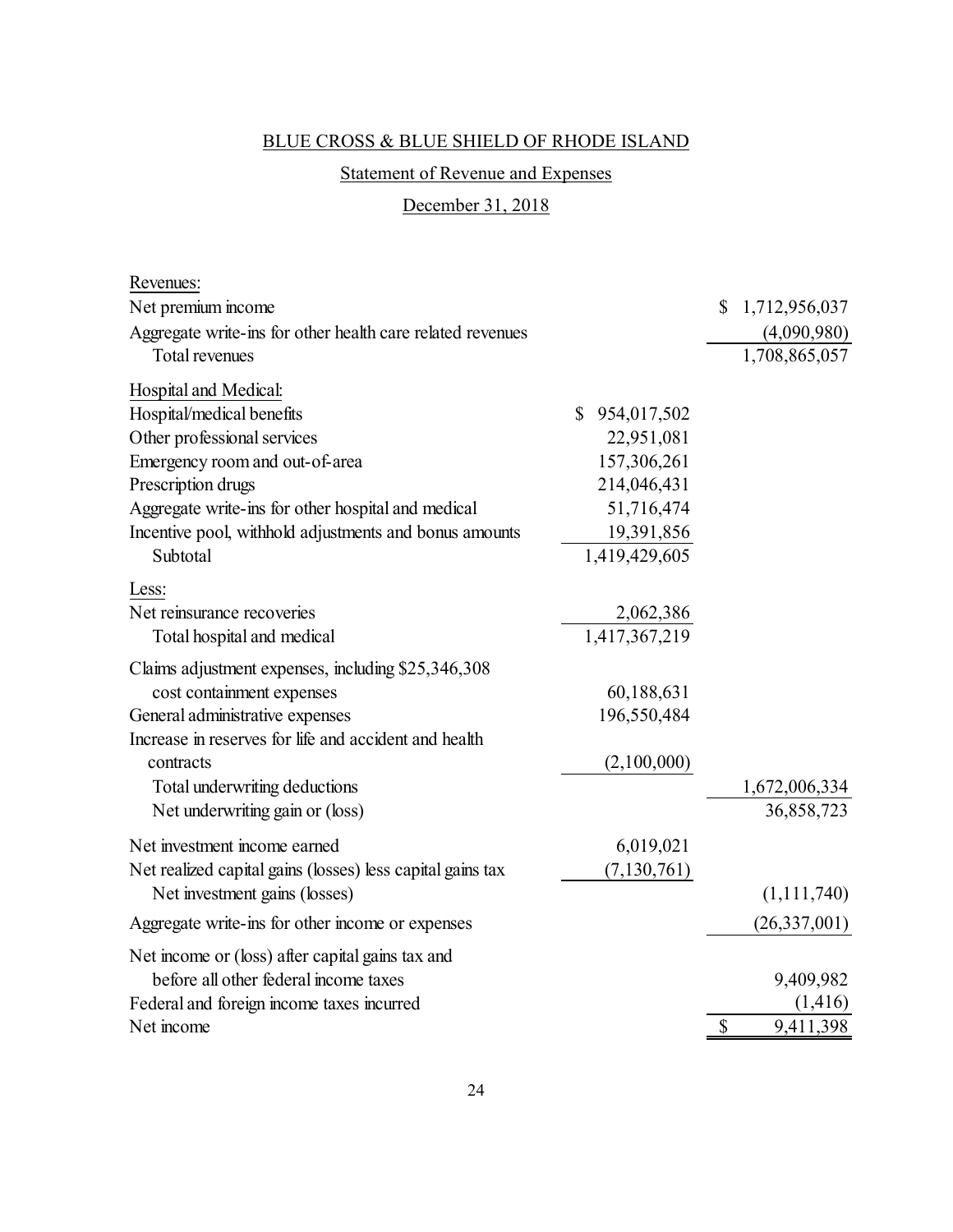# Reconciliation of Capital and Surplus

# December 31, 2013 to December 31, 2018

Capital and Surplus, December 31, 2013

\$ 287,601,200

|                                                  | Gains        | Losses        |               |
|--------------------------------------------------|--------------|---------------|---------------|
| Net income                                       |              | \$128,339,084 |               |
| Change in net unrealized capital gains           |              | 14,450,195    |               |
| Change in net deferred income tax                | \$72,516,207 |               |               |
| Change in nonadmitted assets                     | 100,794,326  |               |               |
| Aggregate write-in for surplus gains or (losses) |              | 19,463,830    |               |
| <b>Total Gains and Losses</b>                    | 173,310,533  | 162,253,109   |               |
| Net change in Capital and Surplus for            |              |               |               |
| the period                                       |              |               | 11,057,424    |
| Capital and Surplus, December 31, 2018           |              |               | \$298,658,624 |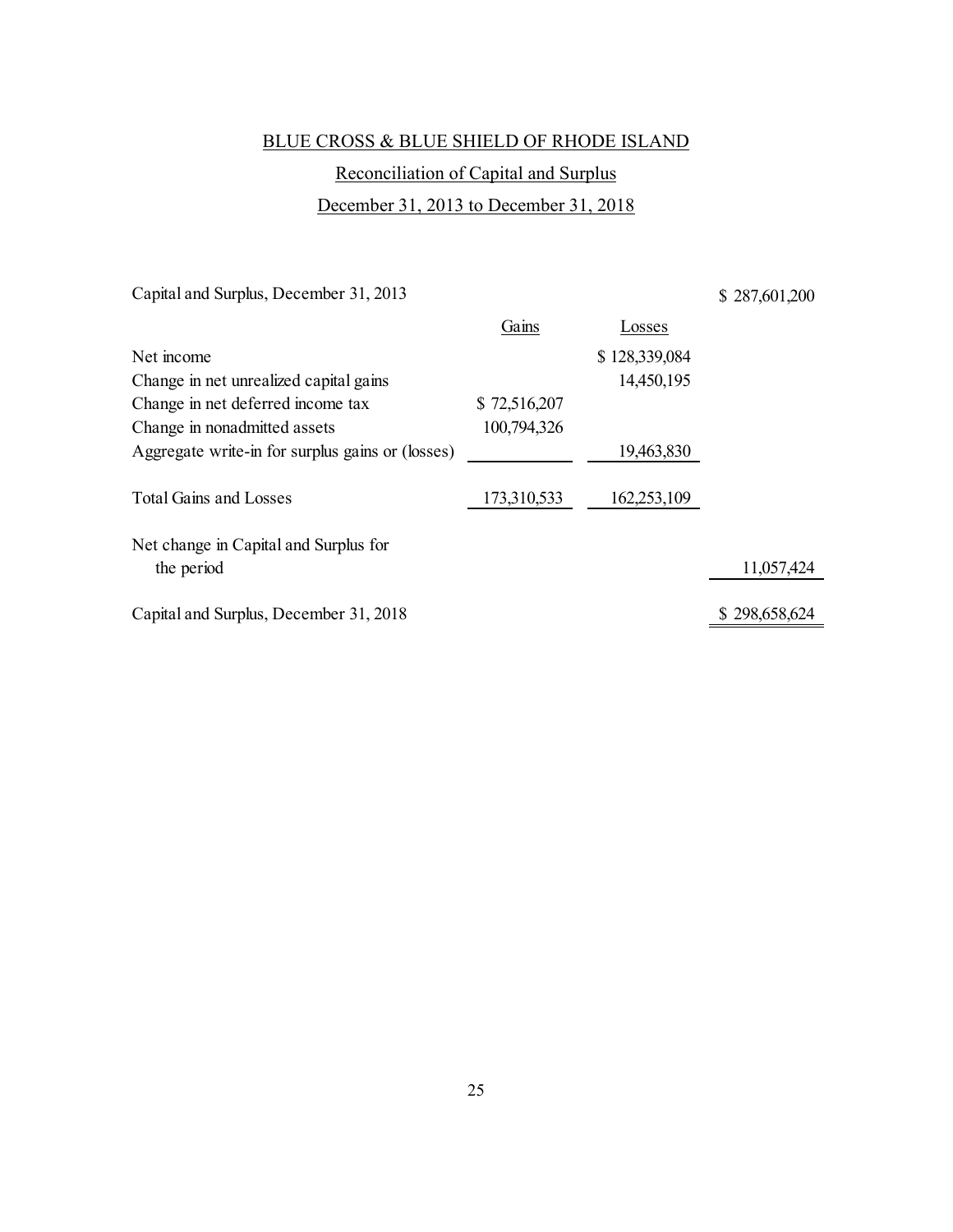# BLUE CROSS & BLUE SHIELD OF RHODE ISLAND Analysis of Examination Adjustments December 31, 2018

The examination of Blue Cross & Blue Shield of Rhode Island, performed as of December 31, 2018, did not disclose any material misstatements to the financial statements contained in its 2018 Annual Statement filing. Accordingly, the amounts reported by the Company have been accepted for purposes of this report.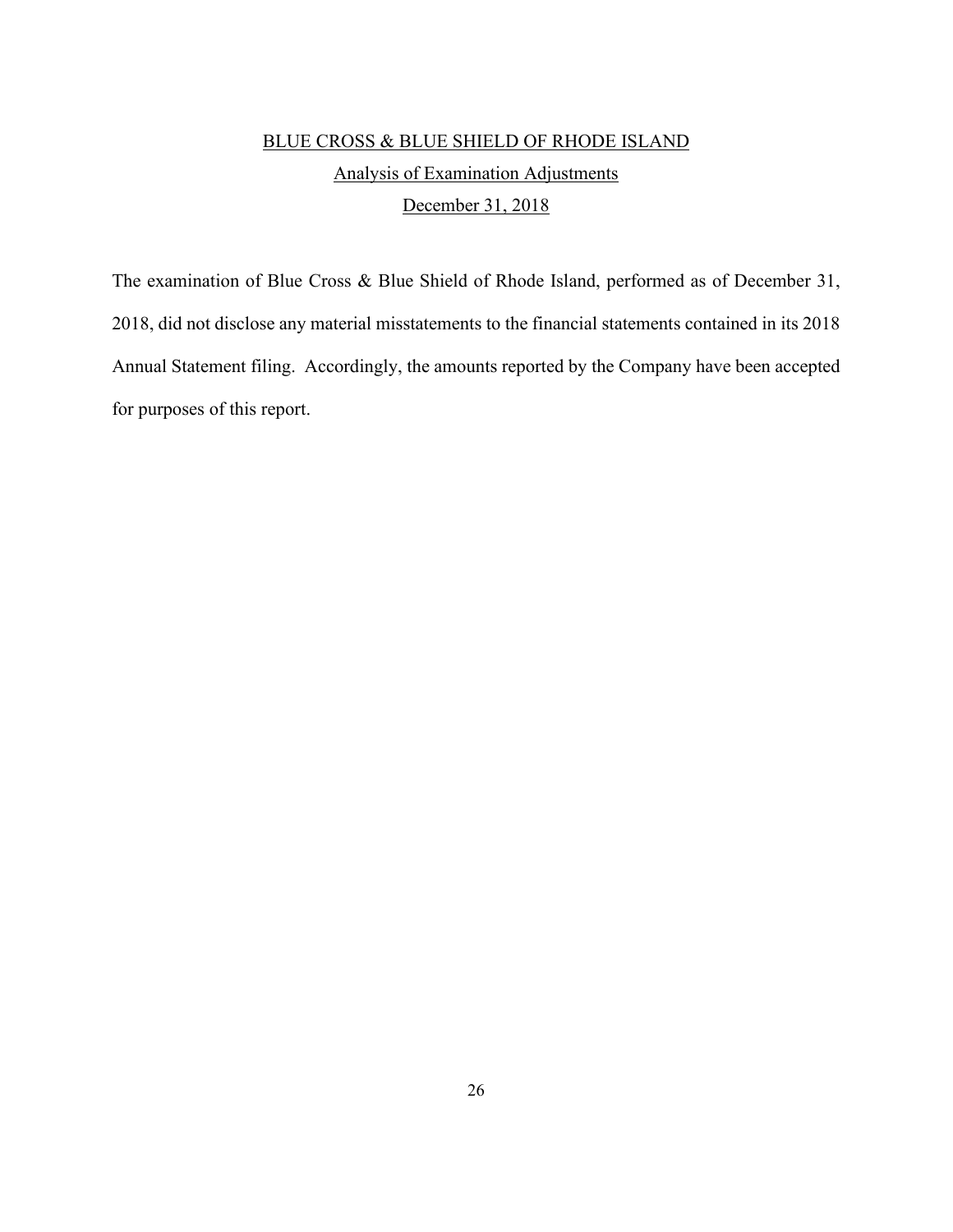# **COMMENTS ON FINANCIAL STATEMENTS**

# **Bonds \$ 314,102,016**

The above amount is the net admitted value of bonds held by the Company at December 31, 2018 and is the same amount reported by the Company in its 2018 Annual Statement. All the bonds are held in accordance with the terms of custodial agreements with third-party financial institutions.

The quality ratings of all securities included in the Company's bond portfolio were reviewed based upon criteria established by the National Association of Insurance Commissioners ("NAIC"). It was noted that 87% of the bond portfolio represented class NAIC-1, which are bonds of the "highest" quality, according to the NAIC rating system, 12.7% were NAIC-2, and 0.3% were NAIC-3.

The book value, fair value, actual cost and par value of the bond portfolio at December 31, 2018, are as follows:

| Book/Adjusted<br>Carrying Value | Fair Value    | <b>Actual Cost</b> | Par Value     |
|---------------------------------|---------------|--------------------|---------------|
| \$314,102,016                   | \$311,493,693 | \$314,856,350      | \$313,246,591 |

Securities with a combined par value of \$31,473,000 are pledged to satisfy The Blue Cross Blue Shield Association's membership standards for out-of-area provider claim settlements. Securities with a combined par value of \$85,633,334 are pledged as collateral for a line of credit.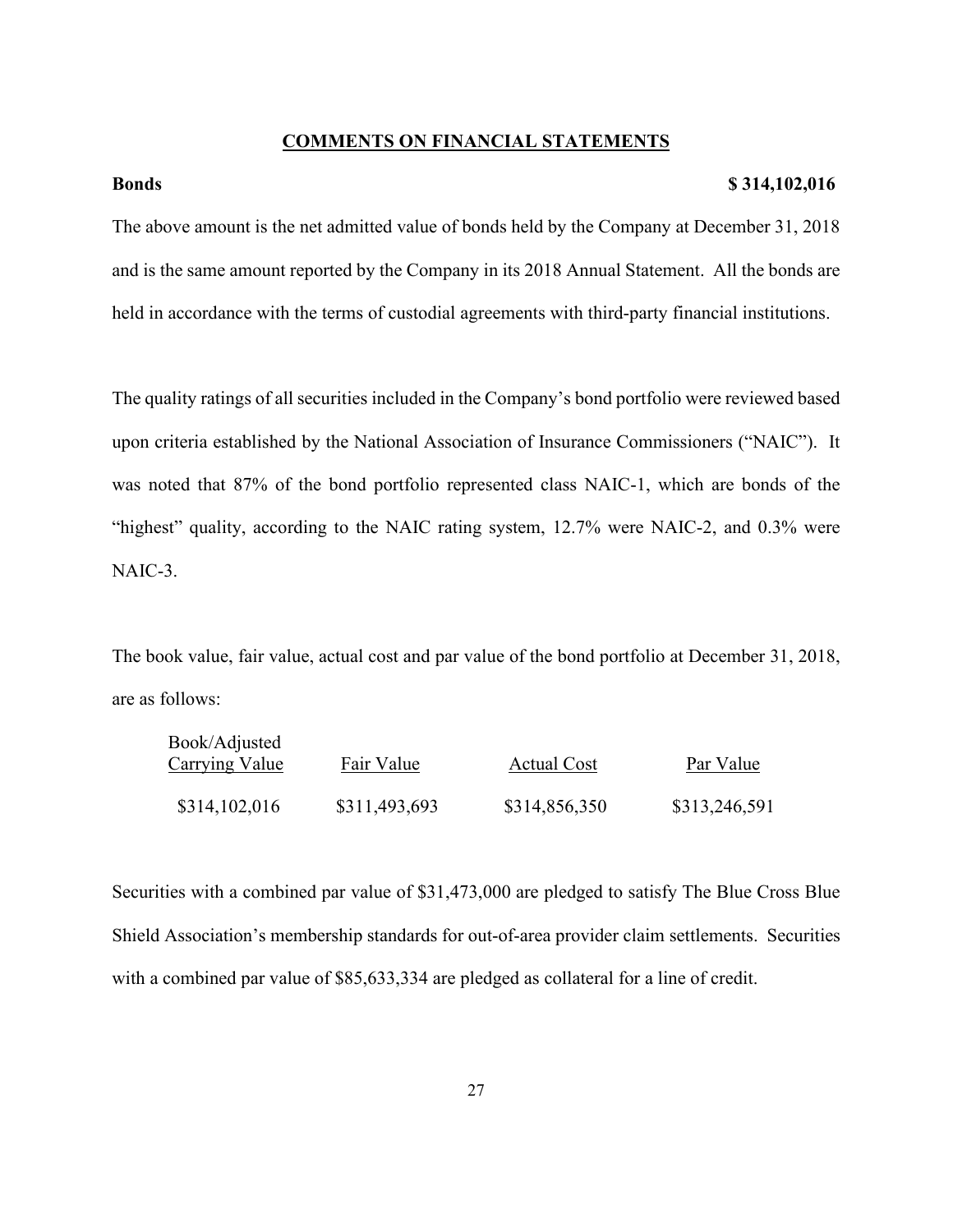### **Common Stocks \$ 108,095,353**

The above amount is the same amount reported by the Company in its 2018 Annual Statement. Common stocks are stated at fair market value. The Company's common stocks are comprised of \$47,487,900 (44%) in unaffiliated industrial and miscellaneous common stocks and \$60,607,453 (56%) in mutual funds.

The book value, fair value, and actual cost of the common stock portfolio at December 31, 2018, are as follows:

| Book/Adjusted<br>Carrying Value | Fair Value    | <b>Actual Cost</b> |
|---------------------------------|---------------|--------------------|
| \$108,095,353                   | \$108,095,353 | \$104,308,333      |

### **Other invested assets** \$ 16,852,066

The above amount is the same amount reported by the Company in its 2018 Annual Statement. The Company's other invested assets are comprised of \$36,963 (0.2%) in limited partnership and limited liability companies (unaffiliated) and \$16,815,103 (99.8%) in common stock of affiliated companies. Of the common stock of affiliated companies, the Company owns 49.9% of Oak Street Health – RI, LLC, with a value of \$3,493,000, which is valued using the equity method. The remaining common stock of affiliated companies are comprised of three (3) companies in which the Company has less than a 20% interest, with a value of \$13,322,103, which is valued using the fair value method.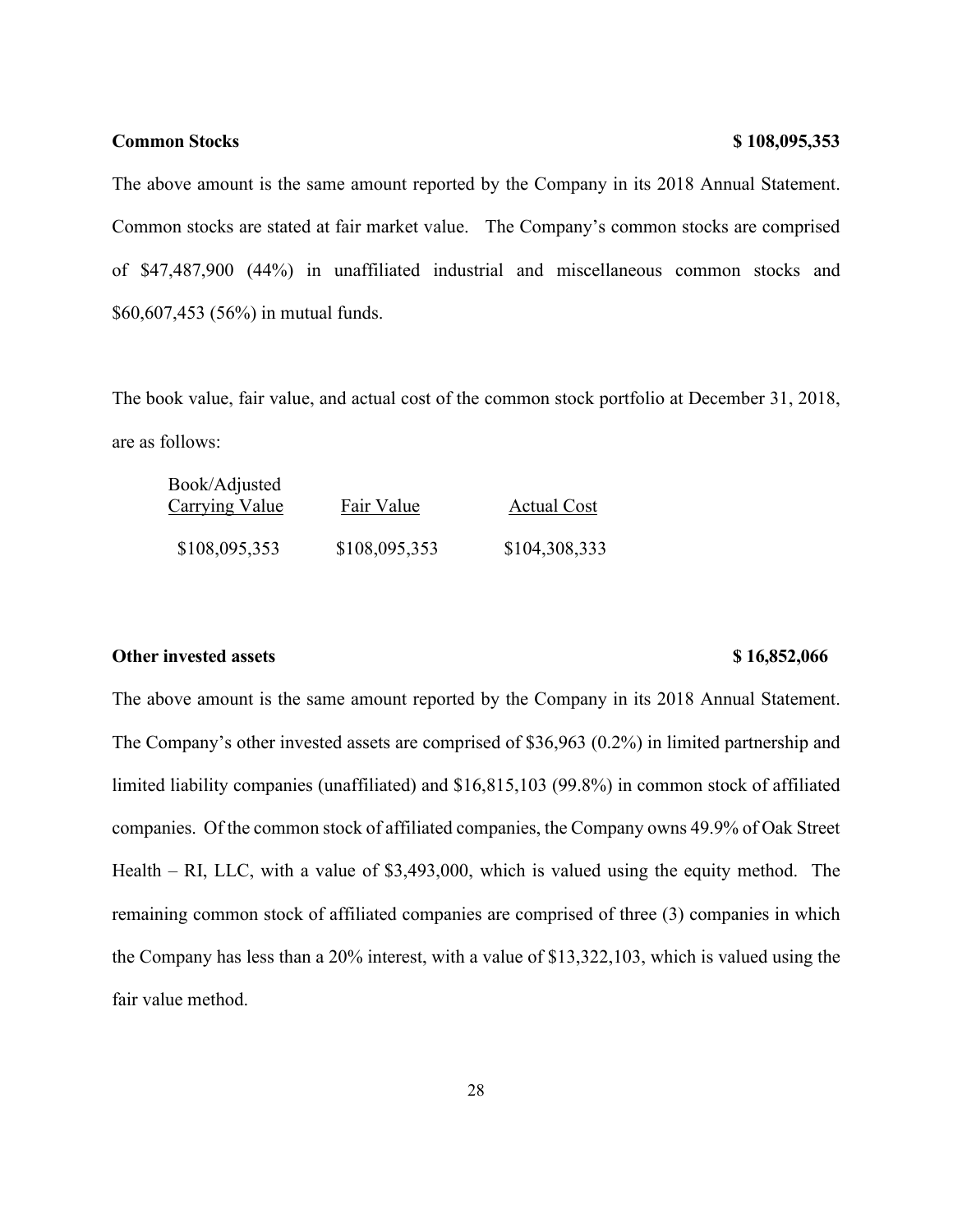### **Actuarially Determined Assets and (Liabilities)**

| <b>Accrued Retrospective Premiums</b>                   | \$35,672,098    |
|---------------------------------------------------------|-----------------|
| <b>Health Care and Other Amounts Receivable</b>         | 20,498,523      |
| <b>Claims Unpaid</b>                                    | (120, 163, 351) |
| <b>Accrued Medical Incentive Pool and Bonus Amounts</b> | (27,714,000)    |
| <b>Unpaid Claims Adjustment Expenses</b>                | (18,365,862)    |
| <b>Aggregate Health Policy Reserves</b>                 | (23,786,238)    |
| <b>Aggregate Health Claim Reserves</b>                  | (3,418,000)     |

The significant actuarially determined amounts above are the same as those reported in the Company's 2018 Annual Statement. The calculations prepared by the Company were reviewed by INS Consultants, Inc., consulting actuaries for the State of Rhode Island Insurance Division. INS Consultants, Inc., relied upon the underlying data reported by the Company, and their analyses included a review of the actuarial assumptions and methods used by the Company in determining the reserves, and such tests of actuarial calculations as deemed necessary.

In assisting INS Consultants, Inc. with their analysis, the examiners either independently performed or relied upon the procedures performed by the Company's independent accounting firm to verify the integrity of the underlying claims data, including completeness and accuracy testing. A combination of subjective and statistical sampling techniques was utilized in testing the claims data, as deemed appropriate.

INS Consultants, Inc. reviewed the actuarially determined liabilities as of December 31, 2018 and rendered an opinion that the amounts carried in the balance sheet as of December 31, 2018, are fairly stated.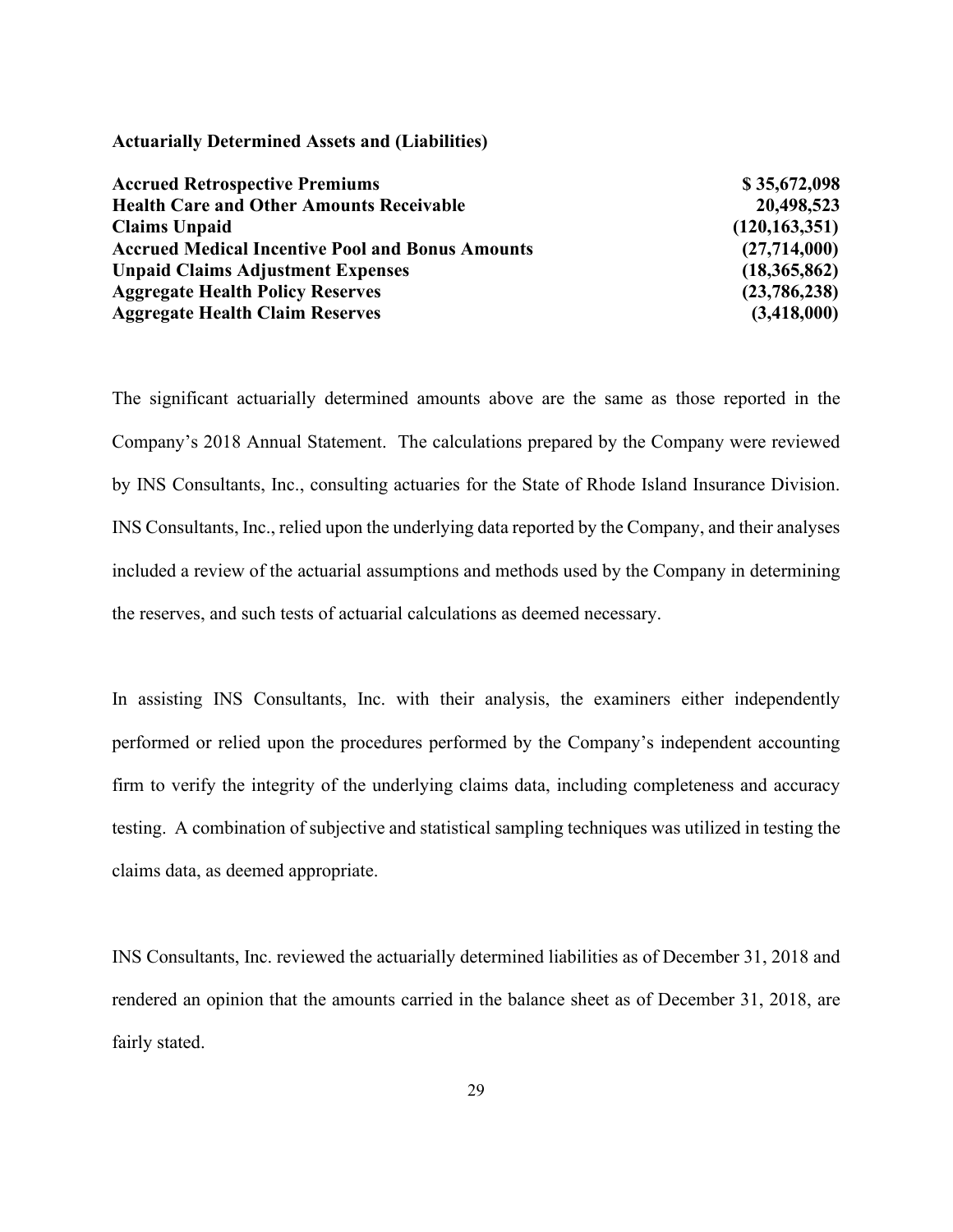#### **Borrowed Money and Interest Thereon \$ 25,196,659**

The Company has a revolving line of credit in effect until September 2019 with a maximum commitment amount of \$60,000,000. The outstanding balance as of December 31, 2018 was \$25,000,000 with accrued interest of \$196,659.

### **SUBSEQUENT EVENTS**

A review of financial information, Company records, and the minutes to the Board of Directors' meetings and its various committees for the period subsequent to the examination period was performed to ascertain whether any subsequent events have occurred which would have a material impact on the Company's operations or financial statements. In addition, an inquiry was made of the Company's management regarding subsequent events. Based upon our review, there was one significant event which is anticipated to occur subsequent to December 31, 2018 as follows:

Blue Cross Blue Shield Association and individual Plans, which include Blue Cross & Blue Shield of Rhode Island, are defendants in an ongoing class action lawsuit in which the parties are engaged in settlement negotiations. The Company has not made any representation as to whether the settlement will be material to the financial statements.